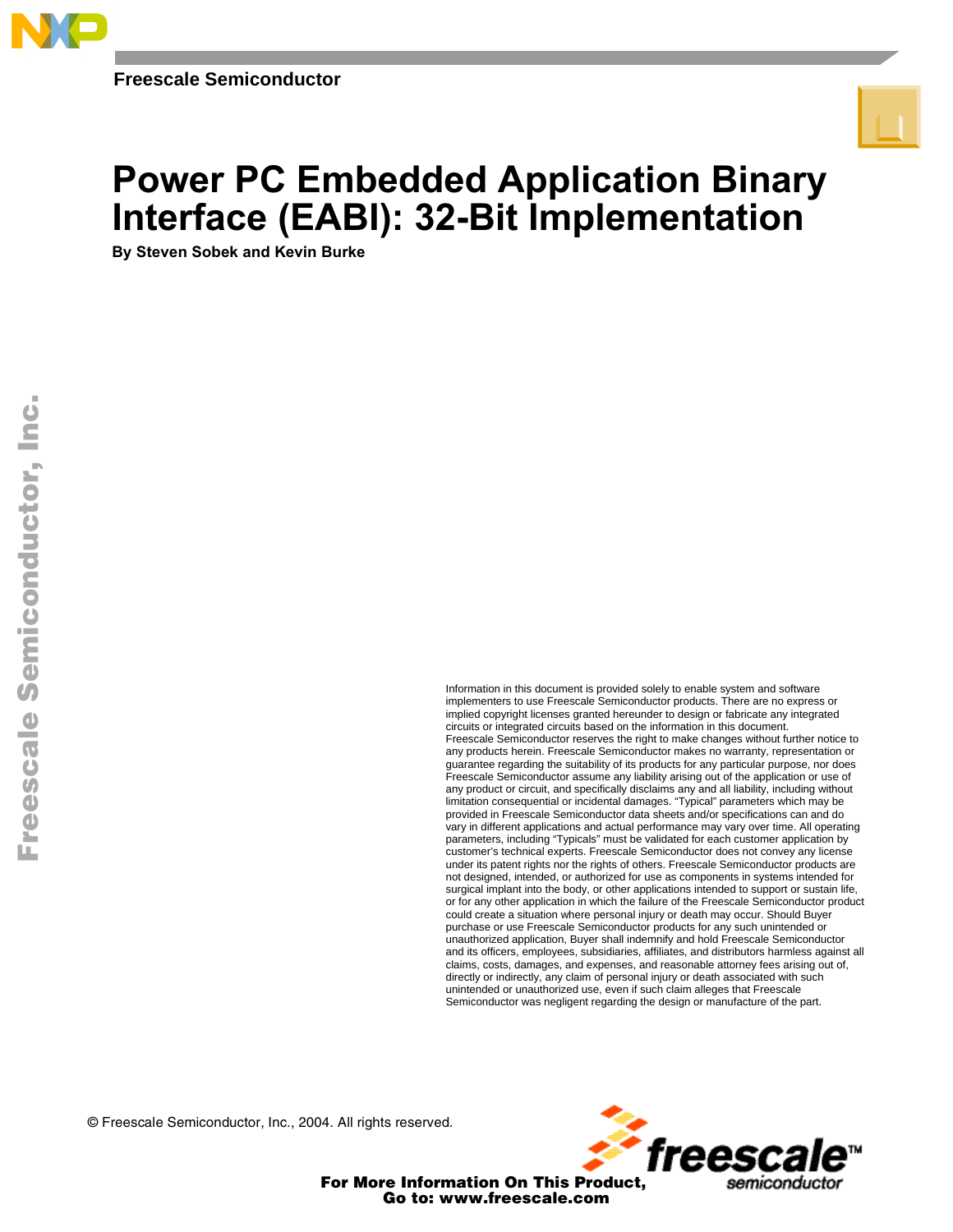

# **PowerPC Embedded Application Binary Interface**

**32-Bit Implementation**

| Description | Date |
|-------------|------|
|             |      |
|             |      |

for information contact:

Stephen Sobek Microcontroller Technologies Group Freescale 6501 William Cannon Drive West Mail Stop OE45 Austin, TX 78735 steve@avar.sps.mot.com

Kevin Burke Technology Products International Business Machines Corporation 3039 Cornwallis Road Mail Stop H83/061 Research Triangle Park, NC 27709 kevin\_burke@vnet.ibm.com

PowerPC EABI, Version 1.0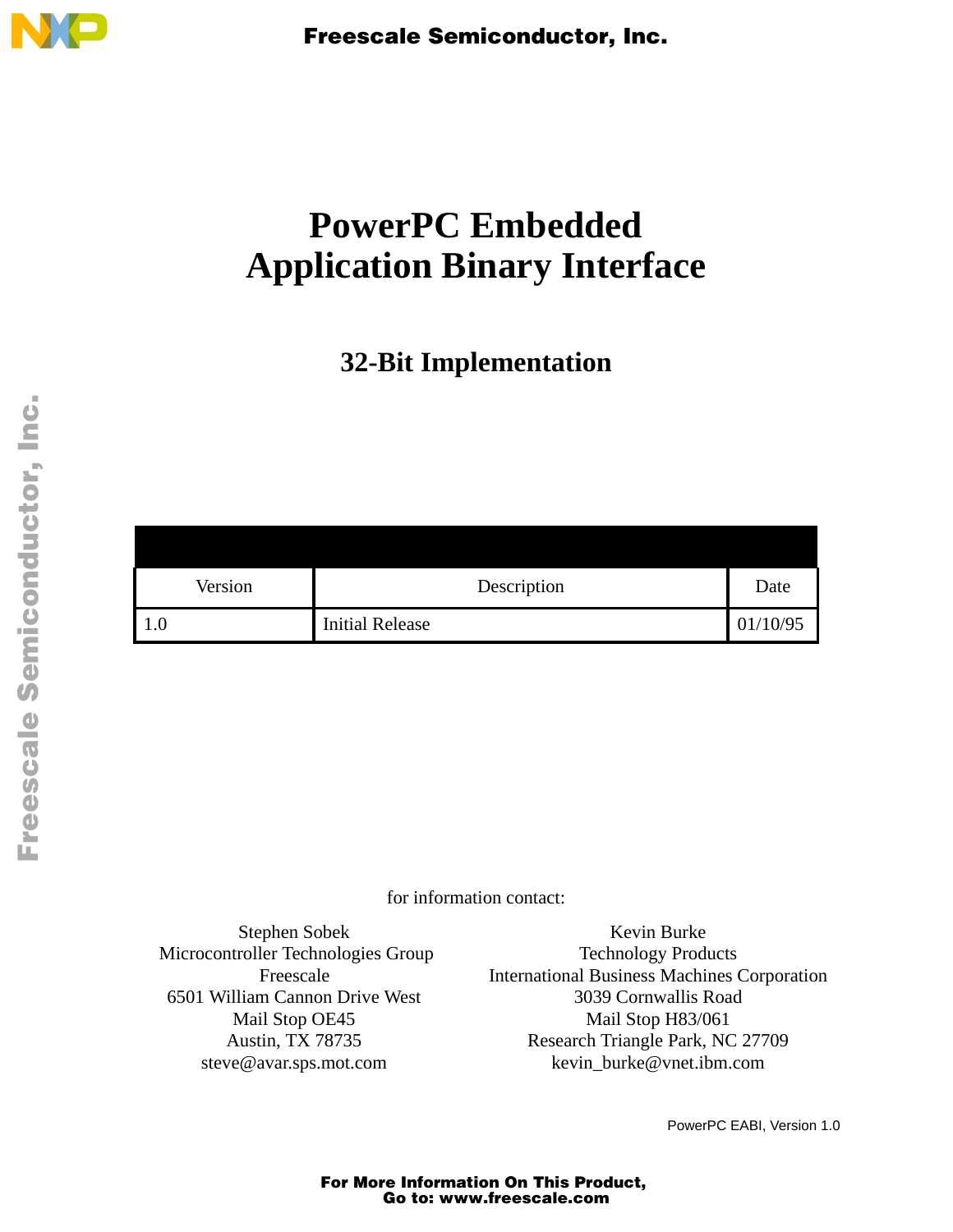

© 1995 Motorola, Inc. All rights reserved.

#### **Important Notice to Users**

While every effort has been made to ensure the accuracy of all information in this document, - Freescale assumes no liability to any party for any loss or damage caused by errors or omissions or by statements of any kind in this document, its updates, supplements, or special editions, whether such errors are omissions or statements resulting from negligence, accident, or any other cause. Freescale further assumes no liability arising out of the application or use of any information, product, or system described herein; nor any liability for incidental or consequential damages arising from the use of this document. Freescale disclaims all warranties regarding the information contained herein, whether expressed, implied or statutory, *including implied warranties of merchantability or fitness for a particular purpose*. Freescale makes no representation that the interconnection of products in the manner described herein will not infringe on existing or future patent rights, nor do the descriptions contained herein imply the granting or license to make, use or sell equipment constructed in accordance with this description.

#### **Trademarks**

The following trademarks apply to this document:

PowerPC and IBM are trademarks of International Business Machines Corporation.

Freescale is a trademark of Freescale Semiconductor, Inc.

UNIX is a registered trademark of Novell, Inc. in the United States and other countries, licensed exclusively through X/Open Company, Ltd.

ii PowerPC EABI, Version 1.0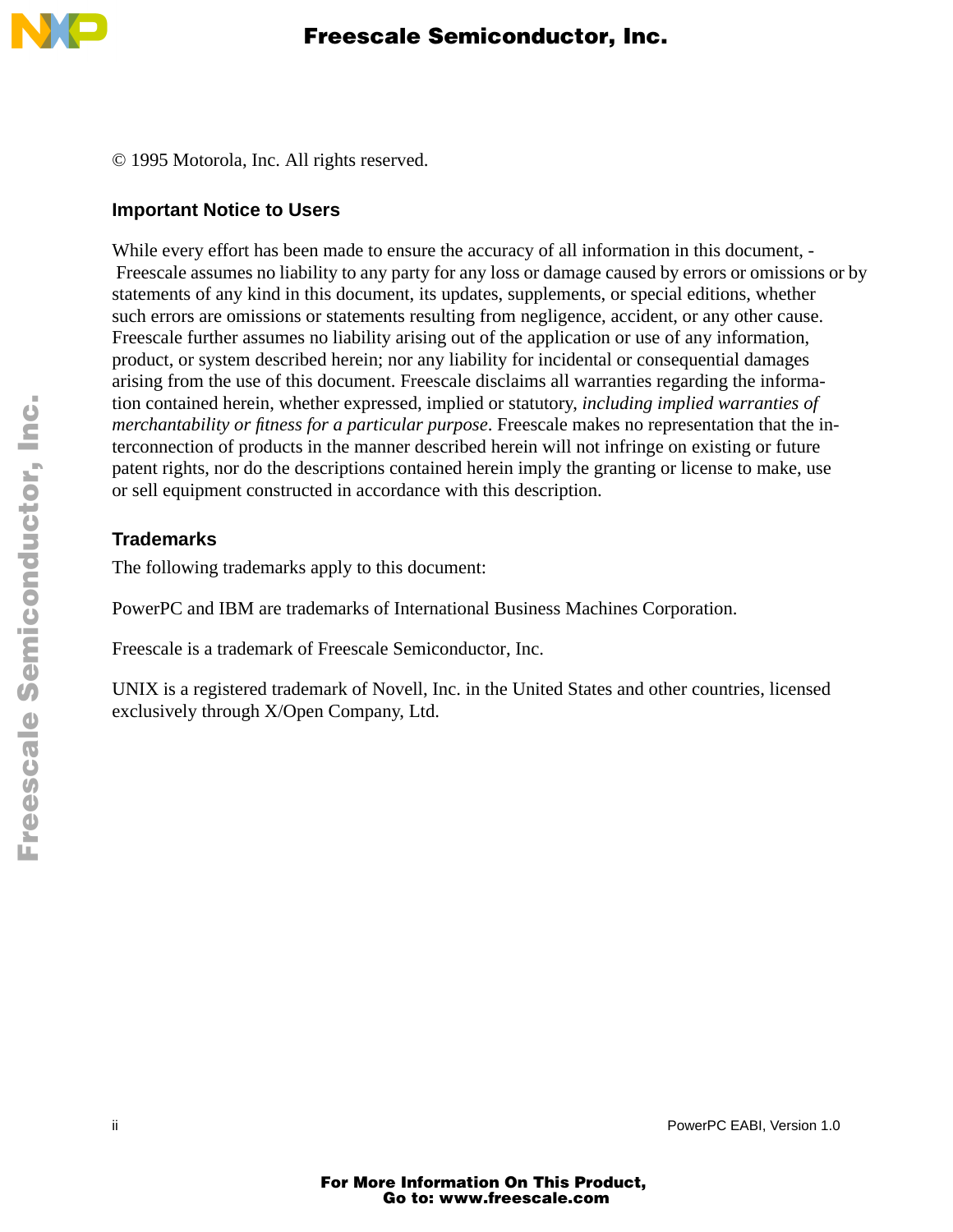

#### **Foreword**

The PowerPC Embedded Application Binary Interface, or EABI, was created to meet the unique needs of PowerPC embedded applications, specifically minimizing memory usage while maintaining high performance. The EABI was developed by an industry-wide working group consisting of PowerPC chip manufacturers, software tool vendors, and end users.

The EABI defines a set of conventions intended to afford interoperability between conforming software components (e.g., compilers, debuggers, assembly language code). These conventions are optimized for embedded applications, which typically differ from desktop applications in at least one of the following ways:

- **•** ROM based
- **•** real-time oriented
- **•** memory constrained
- single purpose application

The EABI was created with the explicit goal of being as close as possible to an existing desktop ABI. While several alternatives were considered (e.g., PowerOpen ABI), the one chosen was the Unix System V Release 4 (SVR4) ABI for PowerPC. This choice makes it possible to use SVR4 functions in an EABI environment without recompilation. The two ABI's are sufficiently close that software tool vendors can support both ABI's with a single set of tools.

Embedded programs that conform to the EABI gain efficiency in space and time by using the following features:

- **•** minimized stack usage
- **•** relaxed alignment restrictions, optimizing memory usage
- **•** small data areas for RAM data, read-only data, and data around address zero. These reduce code size and improve data access time.

#### **Acknowledgements**

Members of the PowerPC Embedded Application Binary Interface Working Group who devoted substantial time and effort to create this standard included:

| Tom Barrett           | Mark Edwards         | Ken Greenberg        | <b>Steve Sobek</b>   |
|-----------------------|----------------------|----------------------|----------------------|
| Kevin Burke           | <b>Tomas Evensen</b> | David Layman         | Budi Sutardja        |
| Felix Burton          | Chris Ford           | <b>Steve Mihalik</b> | <b>Fred Viles</b>    |
| <b>Thomas Collopy</b> | Craig Franklin       | Rebecca Moeller      | Alex Wu              |
| <b>Bill DeStein</b>   | Tony Goelz           | <b>Jack Patteeuw</b> | <b>Steven Zucker</b> |

The working group is grateful for the efforts made by all participants.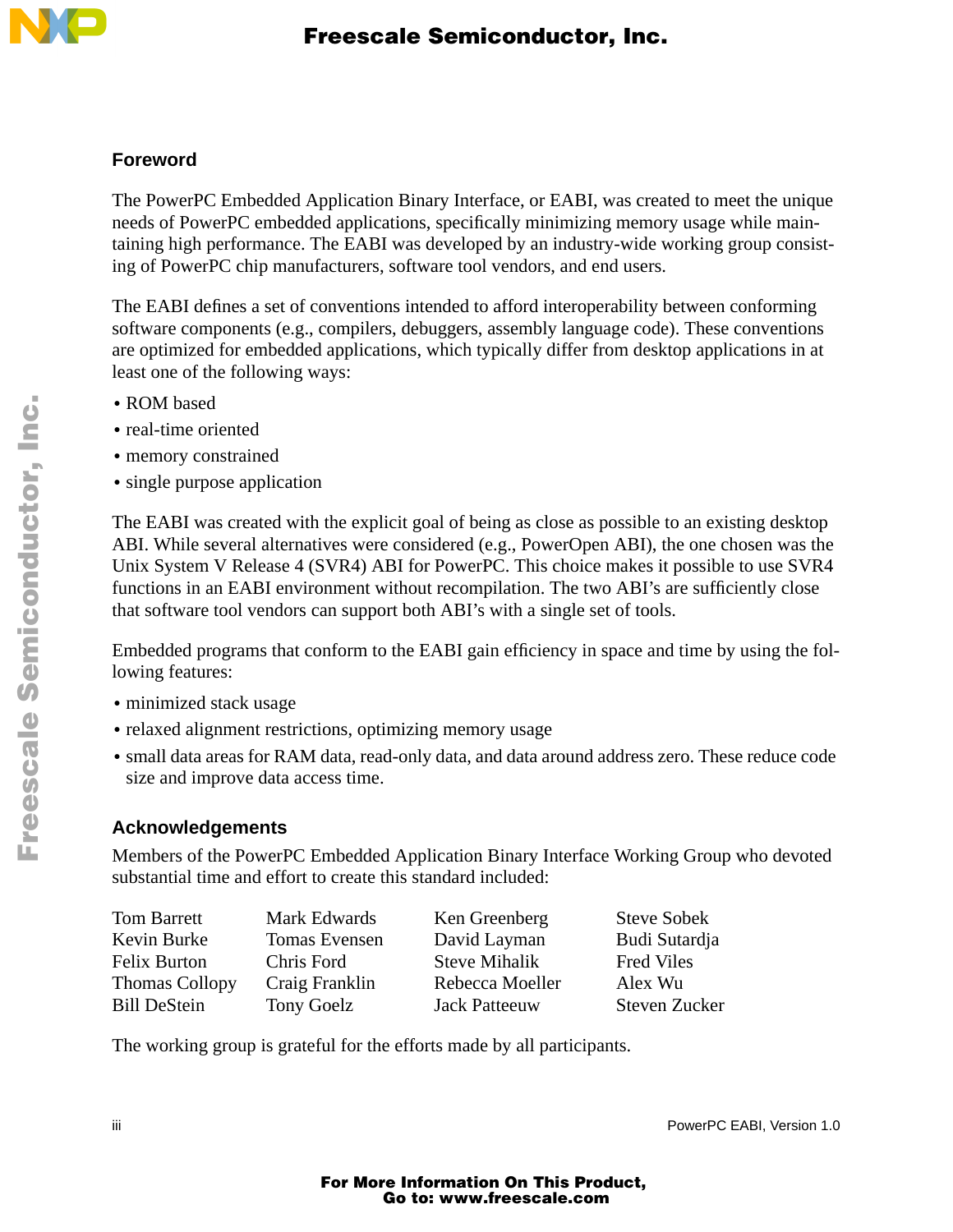

#### **References**

*ANSI X3.159-1989, American National Standard for Information Systems - Programming Language - C*, American National Standards Institute, 1989.

*DWARF Debugging Information Format, Revision: Version 1.1.0*, UNIX International, Programming Languages SIG, October 6, 1992.

*DWARF Debugging Information Format, Revision: Version 2.0.0, Industry Review Draft*, UNIX International, Programming Languages SIG, July 27, 1993.

*PowerPC Microprocessor Family: The Programming Environments*, Freescale, Freescale document MPCFPE/AD, IBM Microelectronics document MPRPPCFPE-01, 1994.

*System V Application Binary Interface, Third Edition*, UNIX System Laboratories, 1994 (ISBN 0-13-100439-5).

*System V Application Binary Interface, PowerPC Processor Supplement*, Sun Microsystems and IBM, 1995.

iv PowerPC EABI, Version 1.0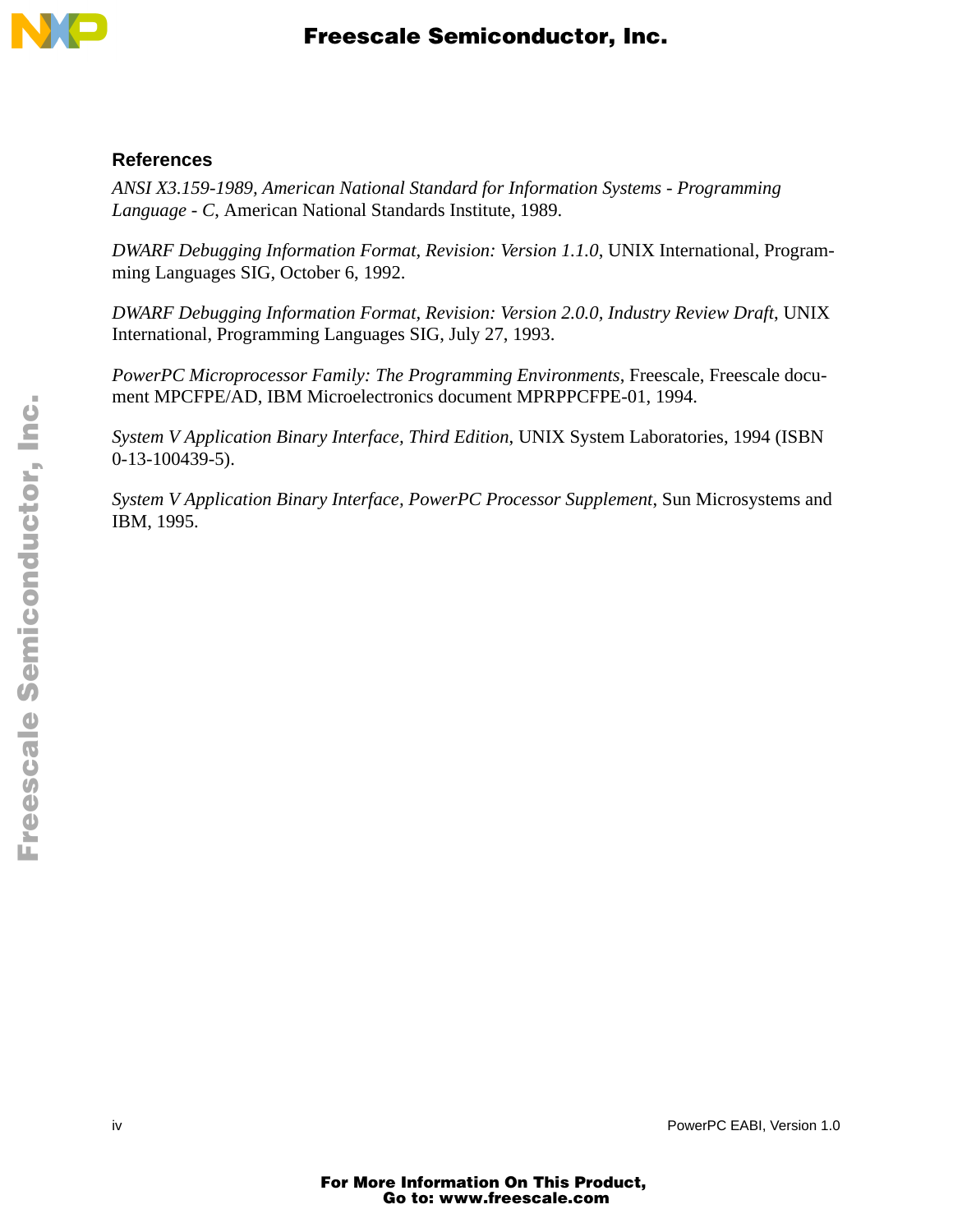

## **Table of Contents**

| <b>CHAPTER 1</b><br>PowerPC Embedded Application Binary Interface            | -1 |
|------------------------------------------------------------------------------|----|
| <b>Introduction and Overview</b><br>$\overline{1}$                           |    |
| Terminology<br>- 1                                                           |    |
| Relationship to UNIX System V Release 4 2                                    |    |
| Base and Extended Conformance<br>$\mathcal{D}_{\mathcal{L}}$                 |    |
| Definitions and Notation<br>$\mathcal{D}_{\mathcal{L}}$                      |    |
| <b>Future Directions</b><br>2                                                |    |
| Software Installation<br>CHAPTER 2<br>$\mathcal{R}$                          |    |
| Low-Level System Information<br>CHAPTER 3<br>4                               |    |
| <b>SVR4 ABI Execution Support</b><br>4                                       |    |
| Machine Interface 5                                                          |    |
| Processor Architecture<br>5                                                  |    |
| Data Representation<br>$\overline{5}$                                        |    |
| <b>Fundamental Types</b><br>- 5<br><b>Aggregates and Unions</b><br>5         |    |
| <b>Function Calling Sequence</b><br>5                                        |    |
| Registers 5                                                                  |    |
| The Stack Frame 6                                                            |    |
| <b>Operating System Interface</b><br>6                                       |    |
| <b>Exception Interface</b><br>- 6                                            |    |
| Process Initialization 6                                                     |    |
| <b>Coding Examples</b><br>6                                                  |    |
| Data Objects<br>6                                                            |    |
| <b>Dynamic Stack Space Allocation</b><br>9                                   |    |
| DWARF Definition 9                                                           |    |
| <b>DWARF Register Number Mapping</b><br>9<br><b>Address Class Codes</b><br>9 |    |
|                                                                              |    |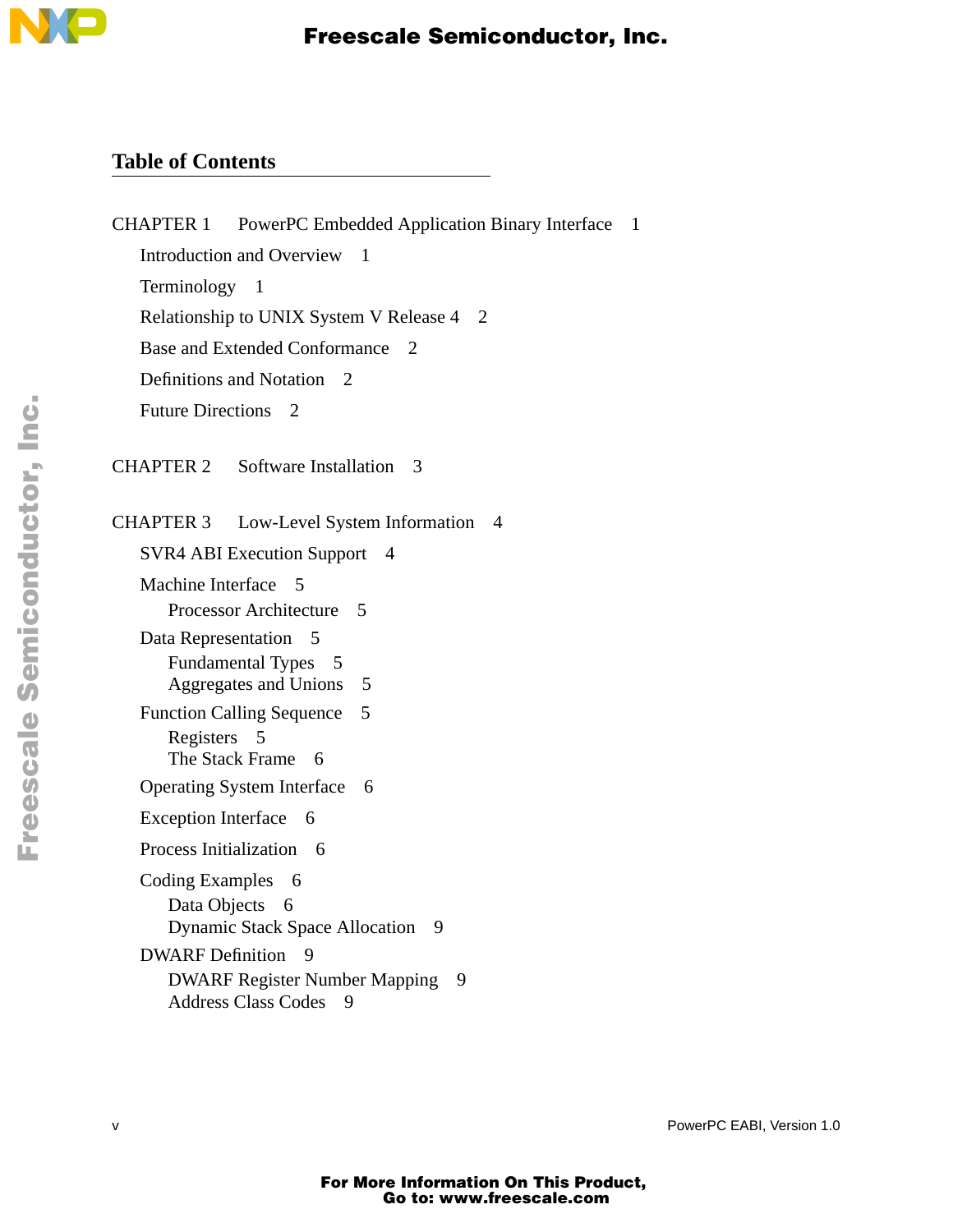

CHAPTER 4 Object Files 10 Object File Processing 10 ELF Header 10 Machine Information 10 Sections 11 Special Sections 11 Relocation 15 Relocation Types 15

CHAPTER 5 Program Loading and Dynamic Linking 19 Program Loading 19 Program Interpreter 19

CHAPTER 6 Libraries 20 SVR4 Library Routines 20 Software Floating Point Emulation Support Routines 21

APPENDIX A EABI Summary 28

vi vi **PowerPC EABI, Version 1.0**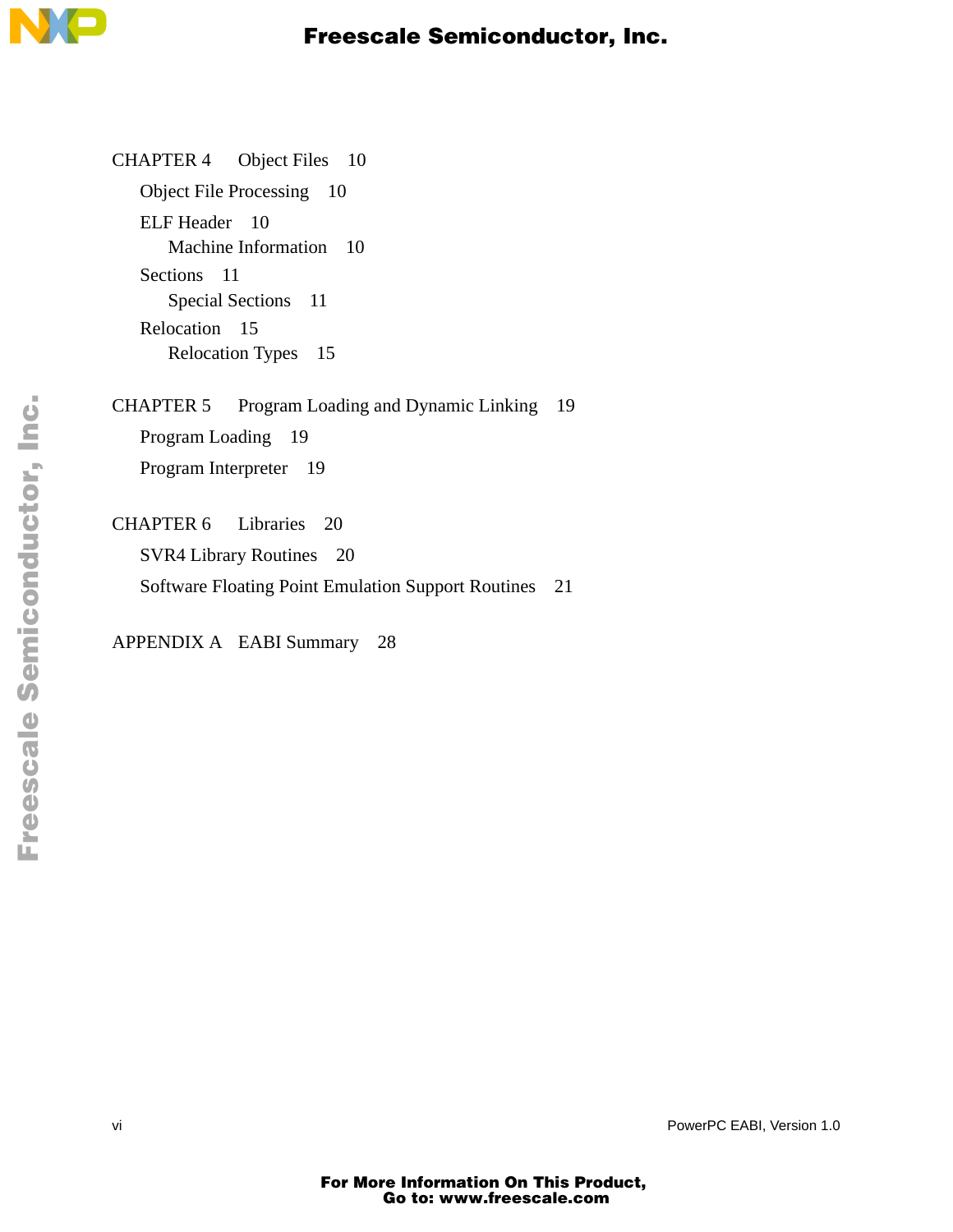

PowerPC Embedded Application Binary Interface

# **CHAPTER 1 PowerPC Embedded Application Binary Interface**

#### **Introduction and Overview**

The PowerPC Embedded Application Binary Interface (EABI) defines a system interface for compiled and assembled embedded application programs that will run on embedded 32-bit implementations of the PowerPC architecture.

#### **Terminology**

The word "shall" in this document denotes a characteristic or behavior that is mandatory for an EABI-conforming entity, such as an application program or compiler. The word "may" denotes a characteristic or behavior that is explicitly permitted for an EABI-conforming entity.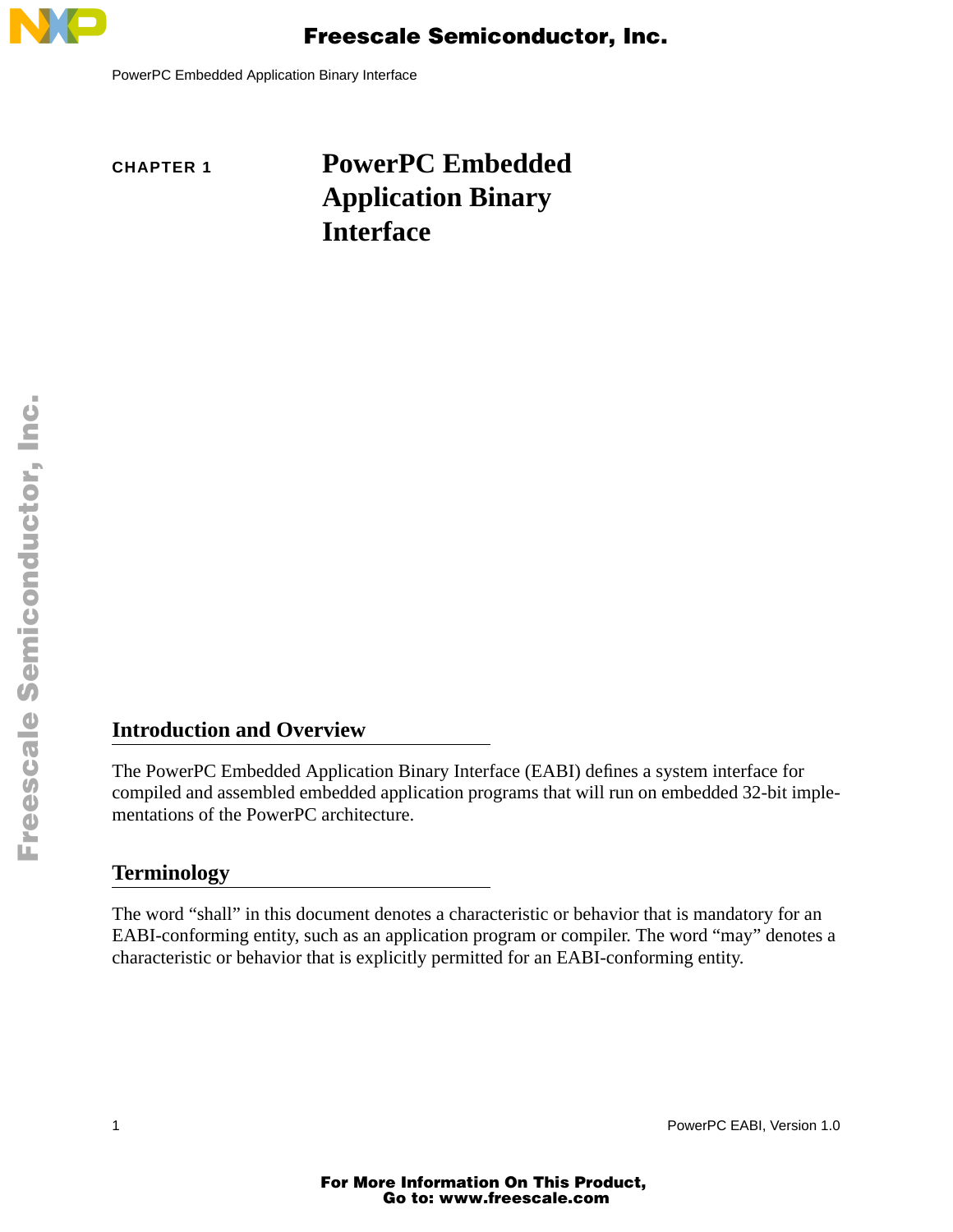

PowerPC Embedded Application Binary Interface

### **Relationship to UNIX System V Release 4**

Except as noted in this document, the EABI adopts the specifications found in those editions of the *System V Application Binary Interface* and the *System V Application Binary Interface*, *Power-PC Processor Supplement* that are listed in the references.

### **Base and Extended Conformance**

This document defines two levels of conformance - **base EABI conformance** and **extended EABI conformance**.

Base EABI conformance shall consist of conforming to all requirements that are not labeled *EXTENDED*.

Extended EABI conformance shall consist of conforming to all requirements, including those labeled *EXTENDED*, with a requirement labeled *EXTENDED* superseding any conflicting base conformance requirements. E.g., the extended EABI conformance requirement that a static linker support all SVR4 ABI relocation types supersedes the base EABI conformance requirement that the relocation types in Table 4-1 are not supported.

### **Definitions and Notation**

The following definitions and notation are used throughout this document:

- **• SVR4** is the UNIX System V Release 4 operating system.
- **• SVR4 ABI** is the UNIX System V Release 4 Application Binary Interface, including the PowerPC processor supplement.
- **•** Numbers are decimal unless specified in the following way:
- **0x***nnnn*, where *nnnn* is a non-empty sequence of hexadecimal digits, denotes a hexadecimal number whose value, expressed in hexadecimal, is *nnnn*.
- **•** A **byte** is 8 bits.
- **•** A **word** is 32 bits (4 bytes).
- **• GPR***n*, where *n* is a number, denotes PowerPC General Purpose Register *n*.

### **Future Directions**

Characteristics and behaviors mandated by this version of the EABI shall continue to be mandated indefinitely except where this document explicitly states otherwise. All mandates that might be withdrawn or altered in the next edition of the EABI are preceded by **WARNING:** and appear in bold face type.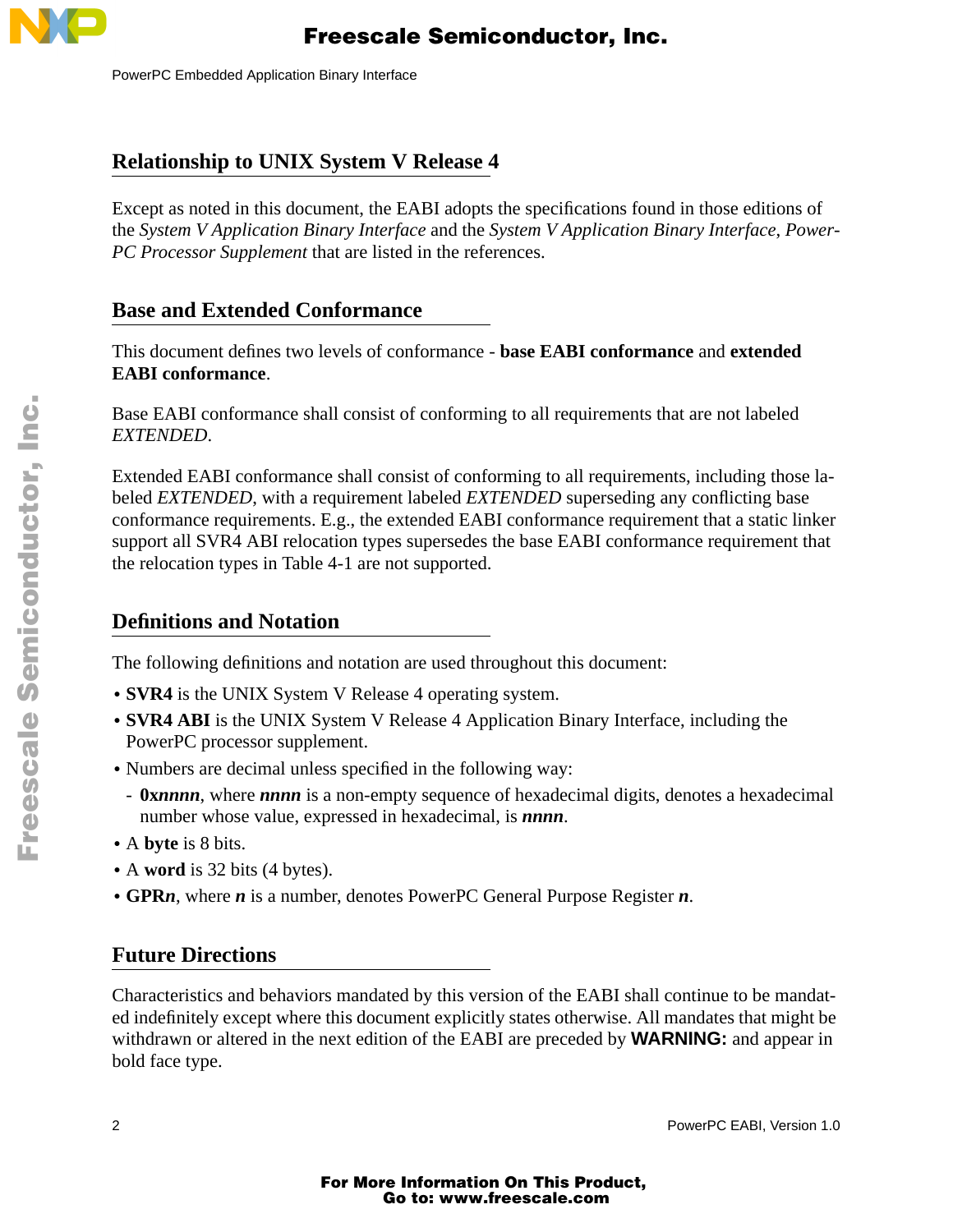

Software Installation

# **CHAPTER 2 Software Installation**

Unlike the SVR4 ABI, the EABI shall not have required physical media for distribution of EABIconforming application software, a required software format (such as a continuous data stream) on the physical media, a required layout of files on the physical media, or a required format or interpretation of installation data files.

3 PowerPC EABI, Version 1.0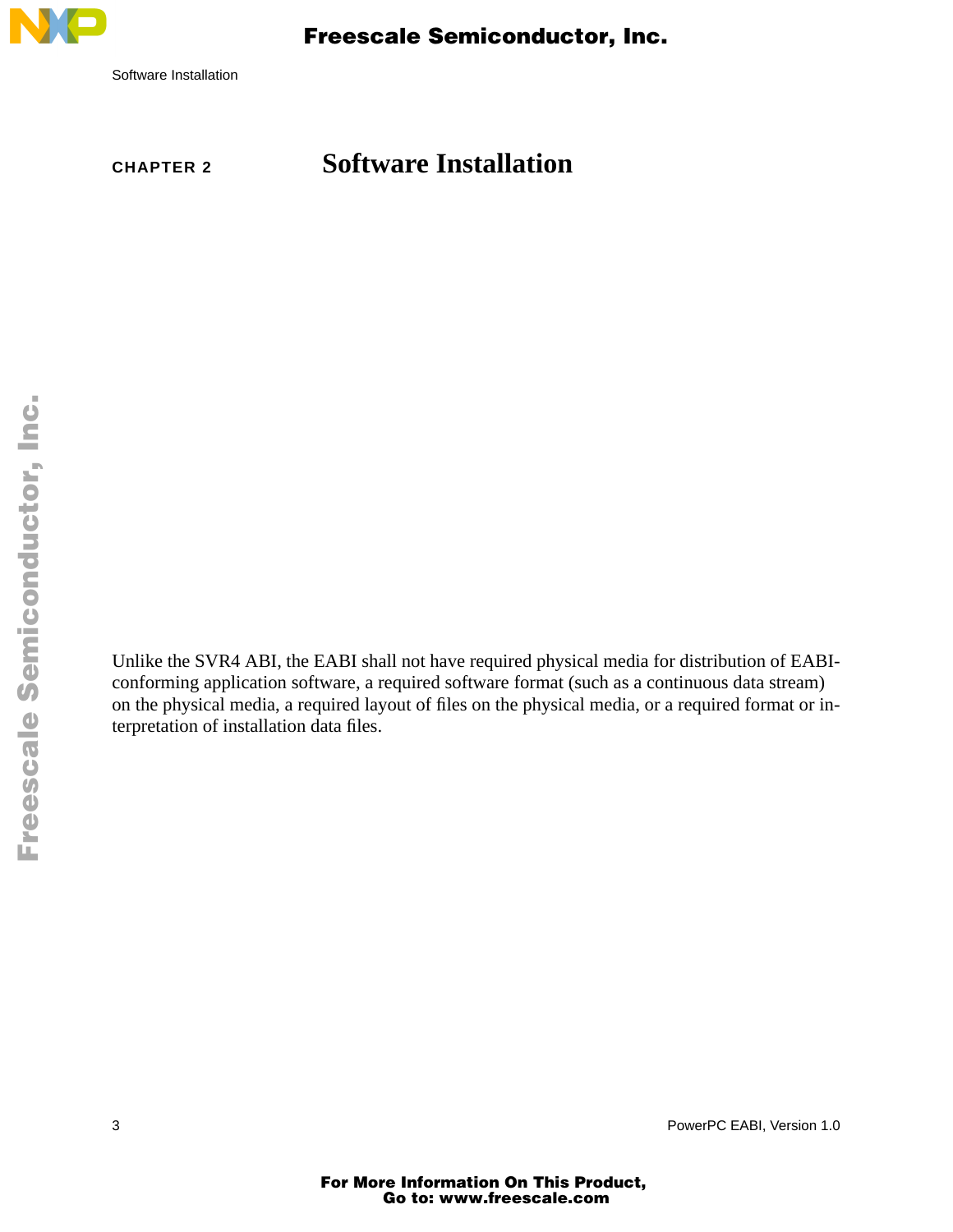

Low-Level System Information

# **CHAPTER 3 Low-Level System Information**

### **SVR4 ABI Execution Support**

A conforming entity, such as an application or a static linker, shall not have requirements pertaining to:

- **•** dynamic linking
- **•** global offset tables
- **•** procedure linkage tables
- **•** shared objects

*EXTENDED* A conforming static linker, dynamic linker, or high-level language processor (such as a compiler) shall implement all of the following in a way that conforms to the SVR4 ABI, and a conforming application that uses any of the following shall do so in a way that conforms to the SVR4 ABI:

- **•** dynamic linking
- **•** global offset tables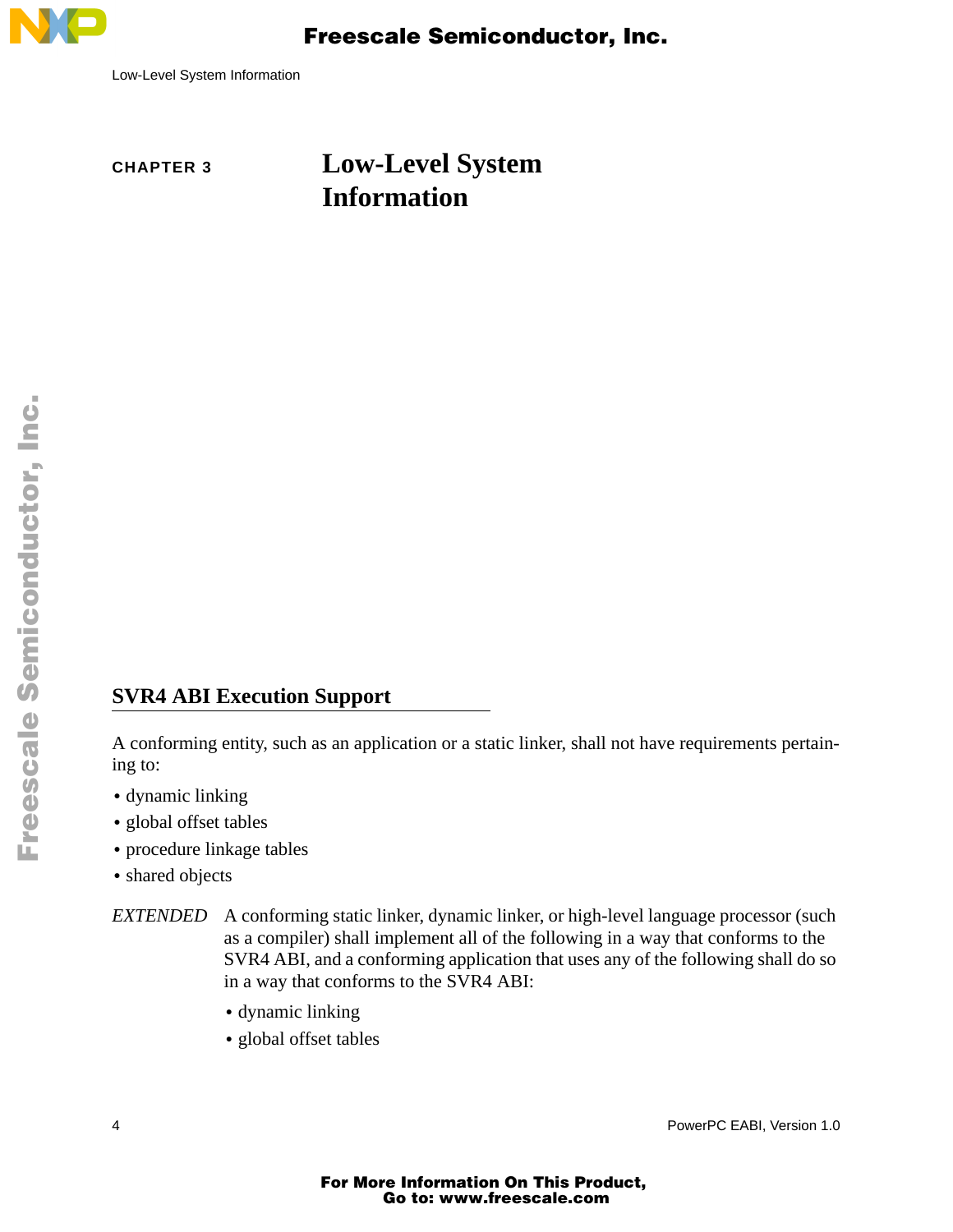

- **•** procedure linkage tables
- **•** shared objects

#### **Machine Interface**

#### **Processor Architecture**

Unlike the SVR4 ABI, which only allows non-privileged PowerPC instructions, an EABI-conforming application program shall be allowed to use any privileged or optional instruction defined by the PowerPC architecture, with the following exceptions. As in the SVR4 ABI, Fixed-Point Load and Store Multiple instructions and the Fixed Point Move Assist instructions shall not be allowed in EABI-conforming Little Endian applications.

#### **Data Representation**

#### **Fundamental Types**

Unlike the SVR4 ABI, the alignment of a long double shall be 8 bytes (doubleword), although the size of long double shall be 16 bytes.

#### **Aggregates and Unions**

Unlike the SVR4 ABI, an array, structure or union containing a long double shall start aligned on an 8 byte boundary. However, as in the SVR4 ABI, a long double member within a structure or union shall start at the lowest available offset aligned on a 16 byte boundary, and the size of a structure or union with a long double member shall be a multiple of 16 bytes.

### **Function Calling Sequence**

#### **Registers**

Unlike the SVR4 ABI, GPR2 shall not be reserved for system use, but shall instead be dedicated to contain the **base** of the ELF sections named .sdata2 and .sbss2, if either section exists in an object file. The base is an address such that every byte in the section is within a signed 16-bit offset of that address. This is analogous to the SVR4 ABI's use of GPR13 to contain \_SDA\_BASE\_, which is the base of sections .sdata and .sbss. A routine in an ELF shared object file shall not use GPR2.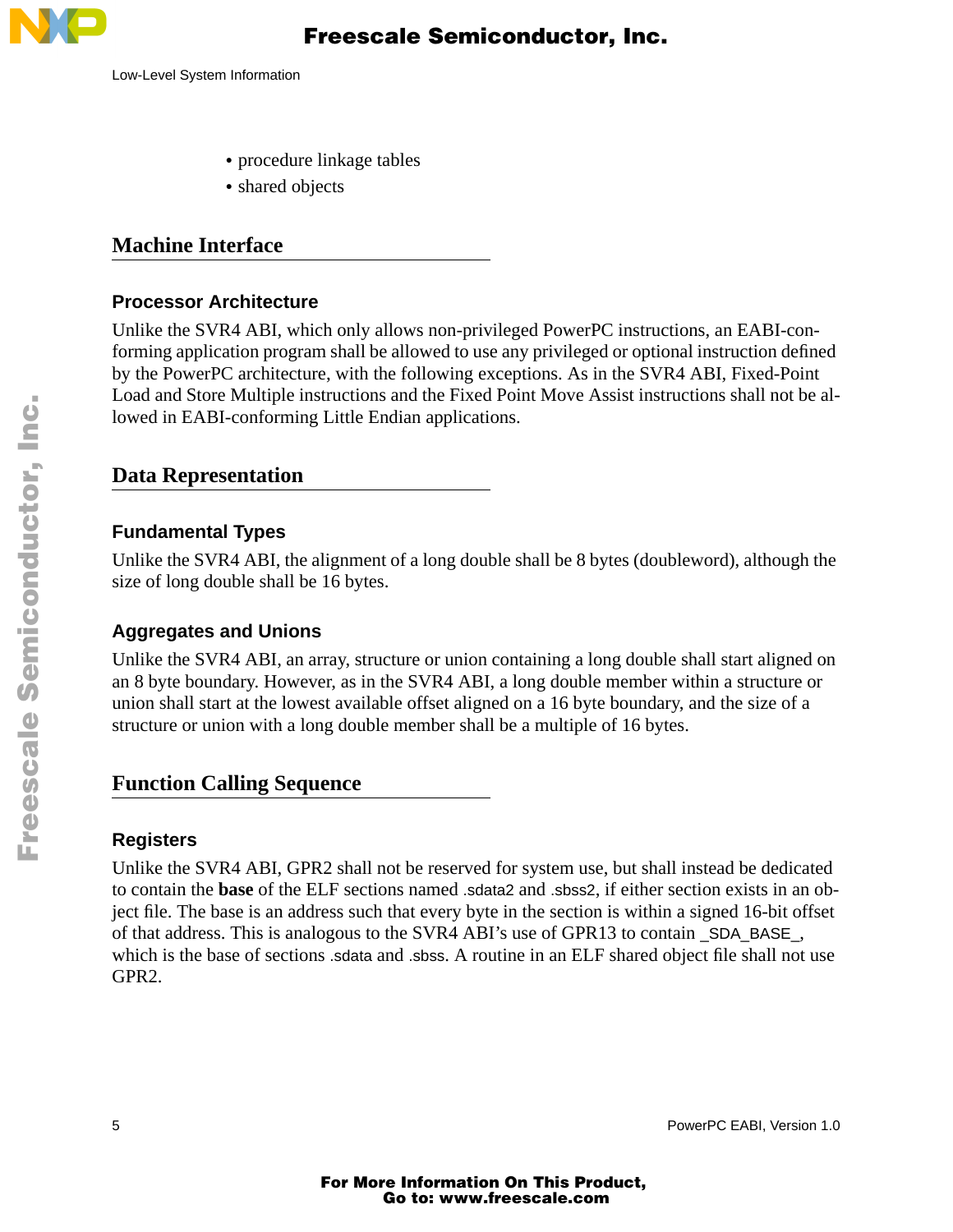

Low-Level System Information

#### **The Stack Frame**

Unlike the SVR4 ABI, the stack pointer (GPR1) shall maintain 8-byte alignment, from initialization through all routine calls and dynamic stack space allocation.

### **Operating System Interface**

Unlike the SVR4 ABI, an EABI-conforming entity shall not have operating system interface requirements.

### **Exception Interface**

Unlike the SVR4 ABI, an EABI-conforming entity shall not have exception interface requirements.

#### **Process Initialization**

Unlike the SVR4 ABI, an EABI-conforming entity shall not have process initialization requirements.

### **Coding Examples**

#### **Data Objects**

Analogous to the symbol \_SDA\_BASE\_ described in the SVR4 ABI, the symbol \_SDA2\_BASE\_ shall have a value such that the address of any byte in the ELF sections .sdata2 and .sbss2 is within a signed 16-bit offset of \_SDA2\_BASE\_'s value (see "Special Sections" on page 11).

The following discussion of putting data in sections .sdata, .sbss, .sdata2, .sbss2, .PPC.EMB.sdata0, and .PPC.EMB.sbss0 makes a distinction between defined and external variables. In a source file, a variable that is not stored on the stack is either a **defined variable** whose definition is in the file (e.g., "int Var;" in C) or an **external variable** that is accessed by code in the file but is not defined in the file (e.g., "extern int ExVar;").

A high-level language processor, such as a compiler, shall have a means (e.g., an option) of generating an ELF object file that conforms to the following rules:

- **1.** Sections .sdata, .sbss, and .sdata2 shall contain at least the following:
	- Entries for those defined variables that are globally visible scalars of size 8 or fewer bytes and whose values will not be changed outside of the program (which excludes C variables that are volatile).

.<br>ق

F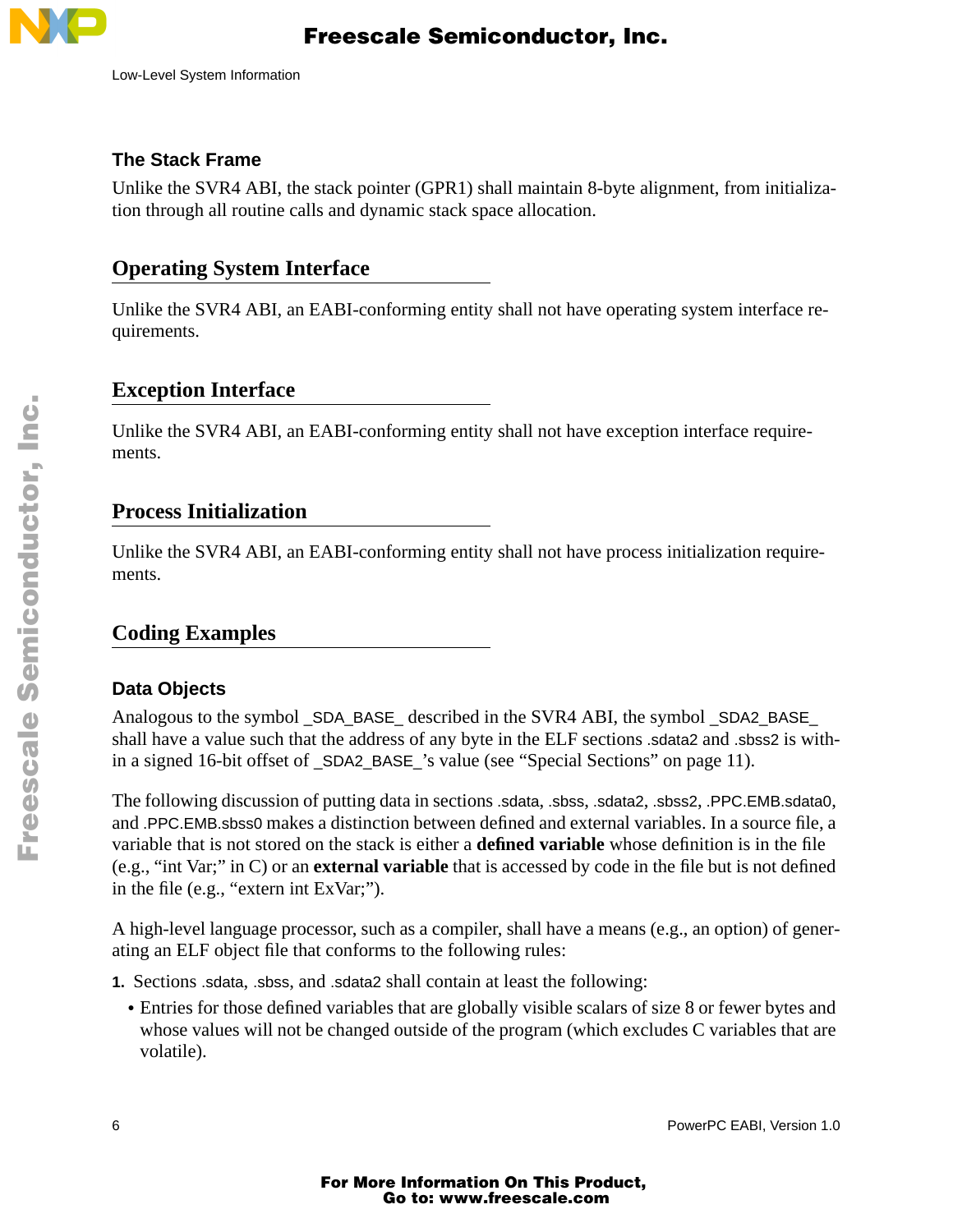

- Every such defined variable whose initial value is explicitly non-zero and might be changed by the program shall have a .sdata entry that represents the variable.
- Every such defined variable whose value is initially 0 and might be changed shall have a .sbss entry or a .sdata entry that represents the variable.
- If the ELF object file generated is not intended to be part of a shared object file, every such variable whose value cannot be changed by the program (such as a C variable that is const but not volatile) shall have a .sdata2 entry that represents the variable; otherwise, such constant variables shall have .sdata or .sbss entries, as appropriate.
- **•** Entries produced by the static linker's resolution of relocation types (see "Relocation Types" on page 15).
- **2.** The only external variables accessed by the generated code as .sdata, .sbss, .sdata2, .sbss2, .PPC.EMB.sdata0, or .PPC.EMB.sbss0 entries shall be as follows:
	- External variables that are scalars of 8 or fewer bytes, whose values might be changed by the program, and whose values will not be changed outside of the program, shall be accessed as .sdata or .sbss entries. So the address of such a variable will be within a 16-bit signed offset of \_SDA\_BASE\_, which in a shared object file is the same value as \_GLOBAL\_OFFSET\_TABLE\_, and otherwise is loaded in GPR13 by a conforming application.
	- When the object file is not to be part of a shared object file, external variables that are scalars of 8 or fewer bytes, whose values cannot be changed by the program, and whose values will not be changed outside of the program, shall be accessed as .sdata2 or .sbss2 entries. In a shared object file, those constant external variables shall be accessed as .sdata or .sbss entries. So the address of such a variable, when not in a shared object file, will be within a 16 bit signed offset of \_SDA2\_BASE\_, which is loaded into GPR2 by a conforming application.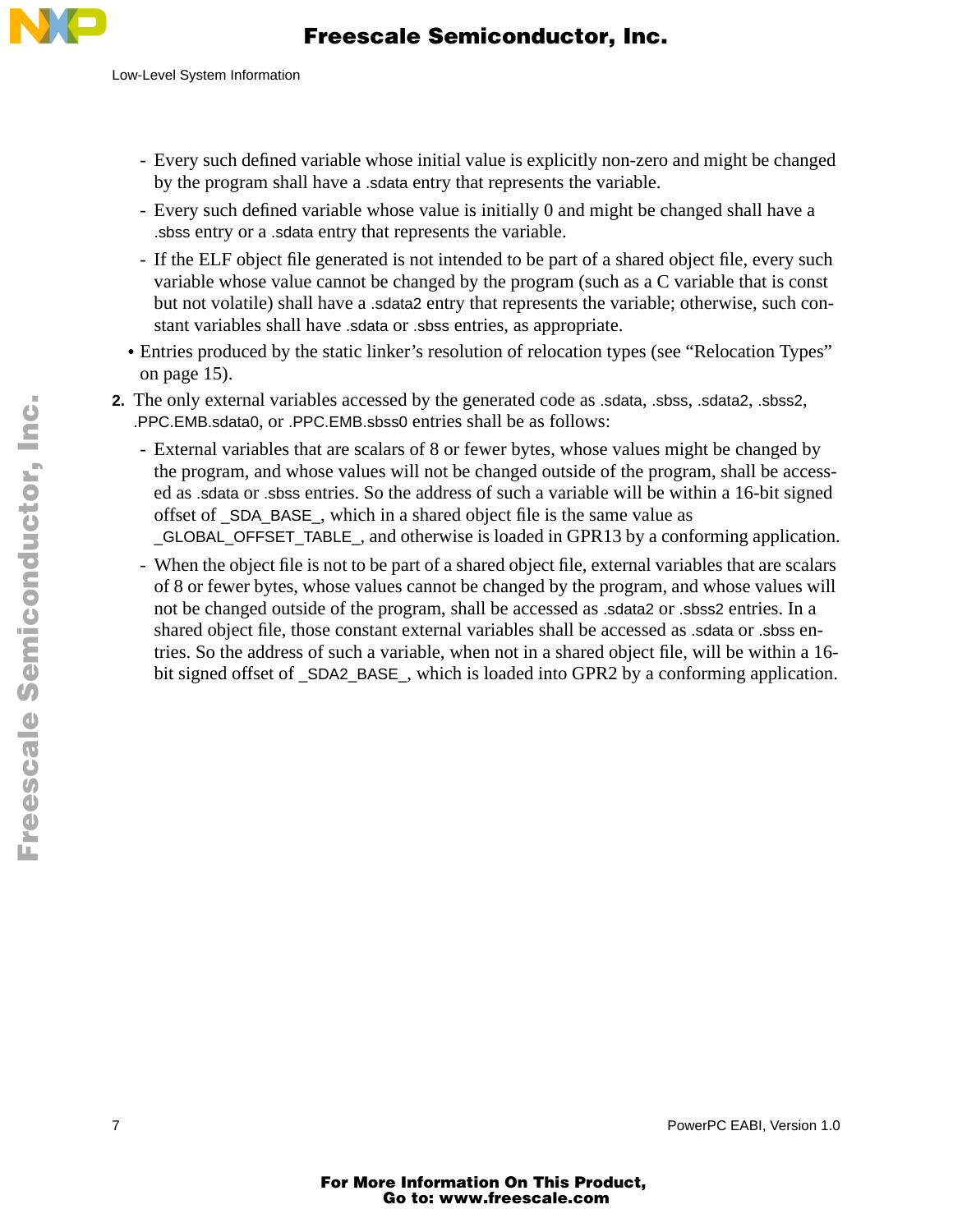

For example, consider generating an object file that will not be part of a shared object file from the following C code fragment:

| extern<br>extern | int<br>const int<br>int<br>short<br>double<br>const double                    | i sdata<br>i sdata2<br>i_sbss_or_sdata;<br>s_sbss_or_sdata<br>d_sdata_or_sbss;<br>d sdata2;             | $= 1;$<br>$= 2$ ;<br>$= 0$ :                  |
|------------------|-------------------------------------------------------------------------------|---------------------------------------------------------------------------------------------------------|-----------------------------------------------|
| extern<br>extern | extern double<br>extern const float<br>union my_union<br>const volatile float | d_any_sdata_or_sbss[50];<br>f_any_sdata_or_sbss[200];<br>u_any_sdata_or_sbss;<br>cvf_any_sdata_or_sbss; |                                               |
| static           | int<br>struct my_struct<br>volatile const float                               | i_any_sdata[100]<br>s_any_sdata<br>vcf_any_sdata[5]                                                     | $= \{ 3 \};$<br>$= \{4, 6\};$<br>$= \{ 5 \};$ |
| static           | int<br>struct my_struct<br>volatile const float                               | i_any_sbss_or_sdata[100];<br>s_any_sbss_or_sdata;<br>vcf_any_sbss_or_sdata[25];                         |                                               |

If the code fragment defines all globally visible variables, a C compiler when conforming to the rules above would place i\_sdata in .sdata, i\_sdata2 in .sdata2, and i\_sbss\_or\_sdata and s\_sbss\_or\_sdata in either .sbss or .sdata, while at the same time generating code that accesses external variable d\_sdata\_or\_sbss using an offset relative to the value of \_SDA\_BASE\_ (which is in GPR13), accesses d\_sdata2 using an offset relative to \_SDA2\_BASE\_ (which is in GPR2), and does not access any other external variables as .sdata, .sbss, .sdata2, .sbss2, .PPC.EMB.sdata0, or .PPC.EMB.sbss0 entries.

Except when conforming to the rules above, a conforming C compiler could generate code accessing external variables d\_any\_sdata\_or\_sbss, f\_any\_sdata\_or\_sbss, u\_any\_sdata\_or\_sbss, and cvf\_any\_sdata\_or\_sbss relative to the value of \_SDA\_BASE\_, relative to \_SDA2\_BASE\_, or relative to address 0. (Although section .sdata2 generally is used to hold only constant data.)

Even when conforming to the rules above, as long as section size restrictions are met, any variables or unnamed data can be in .sdata, .sdata2 or .PPC.EMB.sdata0, and any variables or unnamed data that are initially 0 can be in .sbss, .sbss2, or .PPC.EMB.sbss0. So a conforming compiler might place i\_any\_sdata, s\_any\_sdata, and vcf\_any\_sdata in .sdata, .sdata2, or .PPC.EMB.sdata0. A compiler might be able to put i\_any\_sbss\_or\_sdata, s\_any\_sbss\_or\_sdata, or vcf\_any\_sbss\_or\_sdata in .sbss, .sbss2, or .PPC.EMB.sbss0, or even explicitly initialize those variables with zeroes and place them in .sdata, .sdata2, or .PPC.EMB.sdata0. Finally, when not conforming to the rule above that restricts their placement, i\_sdata, i\_sdata2, i\_sbss\_or\_sdata and s\_sbss\_or\_sdata could be placed in other appropriate sections (such as putting i\_sdata in .PPC.EMB.sdata0).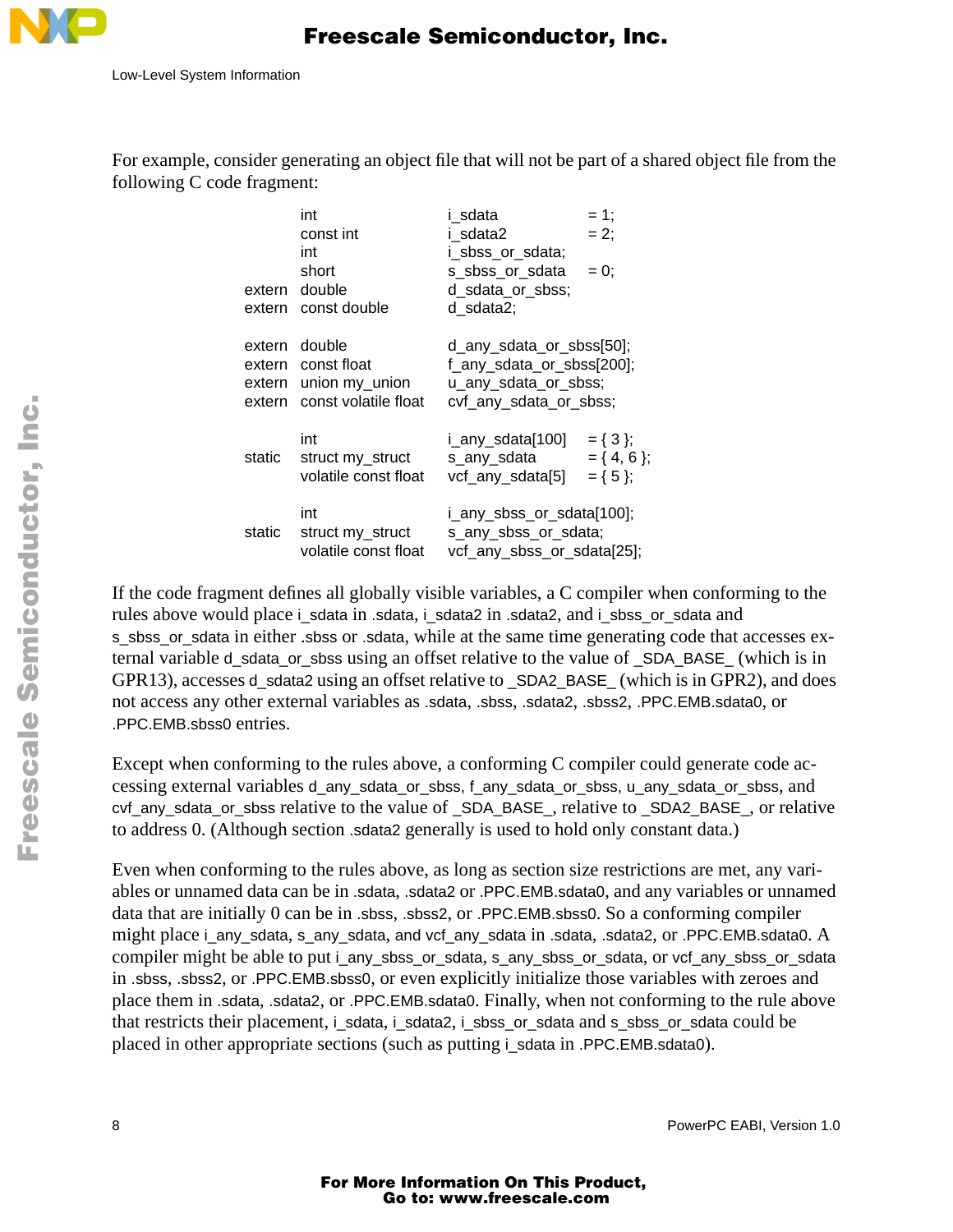

#### **Dynamic Stack Space Allocation**

Unlike the SVR4 ABI, the stack pointer (GPR1) shall maintain 8-byte alignment.

### **DWARF Definition**

Unlike the SVR4 ABI, which does not define a debug format, the EABI adopts DWARF as the debugging information format for EABI-conforming applications. An EABI-conforming application that uses a debug format shall use either DWARF Version 1.1.0 or DWARF Version 2.0.0.

#### **WARNING: At some future time, use of DWARF Version 1.1.0 by EABI-conforming applications might be disallowed.**

#### **DWARF Register Number Mapping**

An EABI-conforming application shall use for both DWARF Version 1.1.0 and DWARF Version 2.0.0 the DWARF register numbering specified in the SVR4 ABI.

#### **Address Class Codes**

An EABI-conforming application shall use for both DWARF Version 1.1.0 and DWARF Version 2.0.0 the address class codes specified in the SVR4 ABI.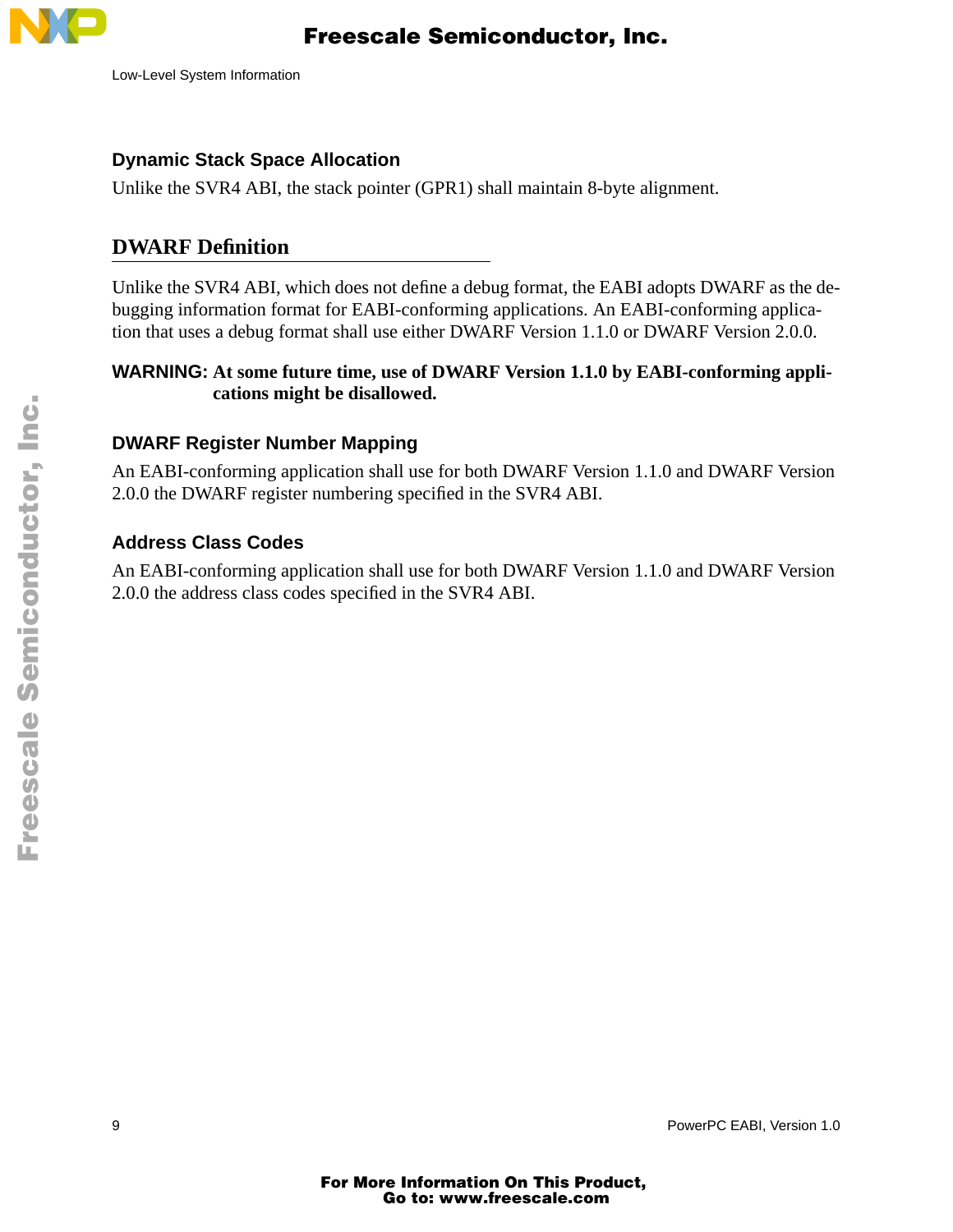

**CHAPTER 4 Object Files**

### **Object File Processing**

An EABI-conforming static linker shall accept as input EABI-conforming and SVR4-conforming relocatable object files, and it shall produce EABI-conforming object files.

#### **ELF Header**

#### **Machine Information**

The ELF header's e\_flags member of an EABI-conforming object file shall have bit 0x80000000 set, defined as the name EF\_PPC\_EMB.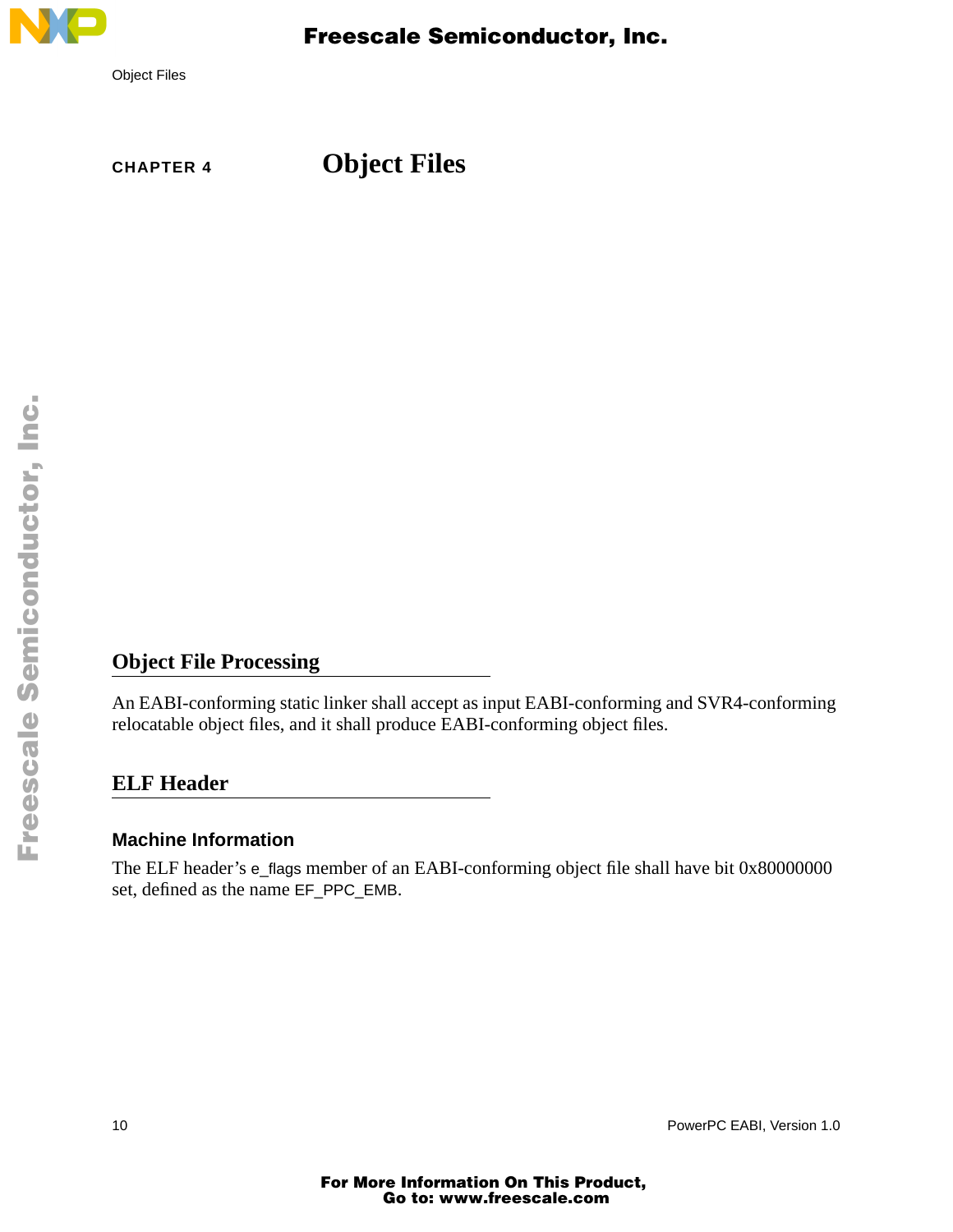

# Freescale Semiconductor, Inc.

#### **Sections**

### **Special Sections**

In addition to the special sections in the SVR4 ABI, an EABI-conforming object file shall be allowed to contain the special sections described below. The SVR4 ABI has reserved for this document the section names .sdata2, .sbss2, and those beginning with the string ".PPC.EMB.".

The special section .sdata2 is intended to hold initialized read-only small data that contribute to the program memory image. The section can, however, be used to hold writable data. The special section .sbss2 is intended to hold writable small data that contribute to the program memory image and whose initial values are 0.

The sum of the sizes of sections .sdata2 and .sbss2 in an object file shall not exceed 64K bytes. A file shall contain at most one section named .sdata2 and at most one section named .sbss2. In an executable file, data items with local or global scope can be placed into .sdata2 or .sbss2. Sections .sdata2 and .sbss2 shall not appear in a shared object file.

If an executable file contains a .sdata2 section or a .sbss2 section, then a static linker shall set the symbol \_SDA2\_BASE\_ to be an address such that the address of any byte in .sdata2 or .sbss2 is within a 16-bit signed offset of \_SDA2\_BASE\_. If an executable file does not contain .sdata2 or .sbss2, then a static linker shall set \_SDA2\_BASE\_ to 0.

In the section header for .sdata2:

- **•** sh\_type shall be SHT\_PROGBITS
- **•** sh\_flags shall be either SHF\_ALLOC or SHF\_ALLOC + SHF\_WRITE
- **•** sh\_link shall be SHN\_UNDEF
- **•** sh\_addralign shall be the maximum alignment required by any data item in .sdata2
- **•** sh\_info and sh\_entsize shall be 0

If a static linker creates a .sdata2 section that combines a .sdata2 section whose sh\_flags is SHF\_ALLOC with a .sdata2 section whose sh\_flags is SHF\_ALLOC + SHF\_WRITE, then the resulting .sdata2 section's sh\_flags value shall be SHF\_ALLOC + SHF\_WRITE.

In the section header for .sbss2:

- **•** sh\_type shall be SHT\_NOBITS
- **•** sh\_flags shall be SHF\_ALLOC + SHF\_WRITE
- **•** sh\_link shall be SHN\_UNDEF
- **•** sh\_addralign shall be the maximum alignment required by any data item in .sbss2
- sh\_info and sh\_entsize shall be 0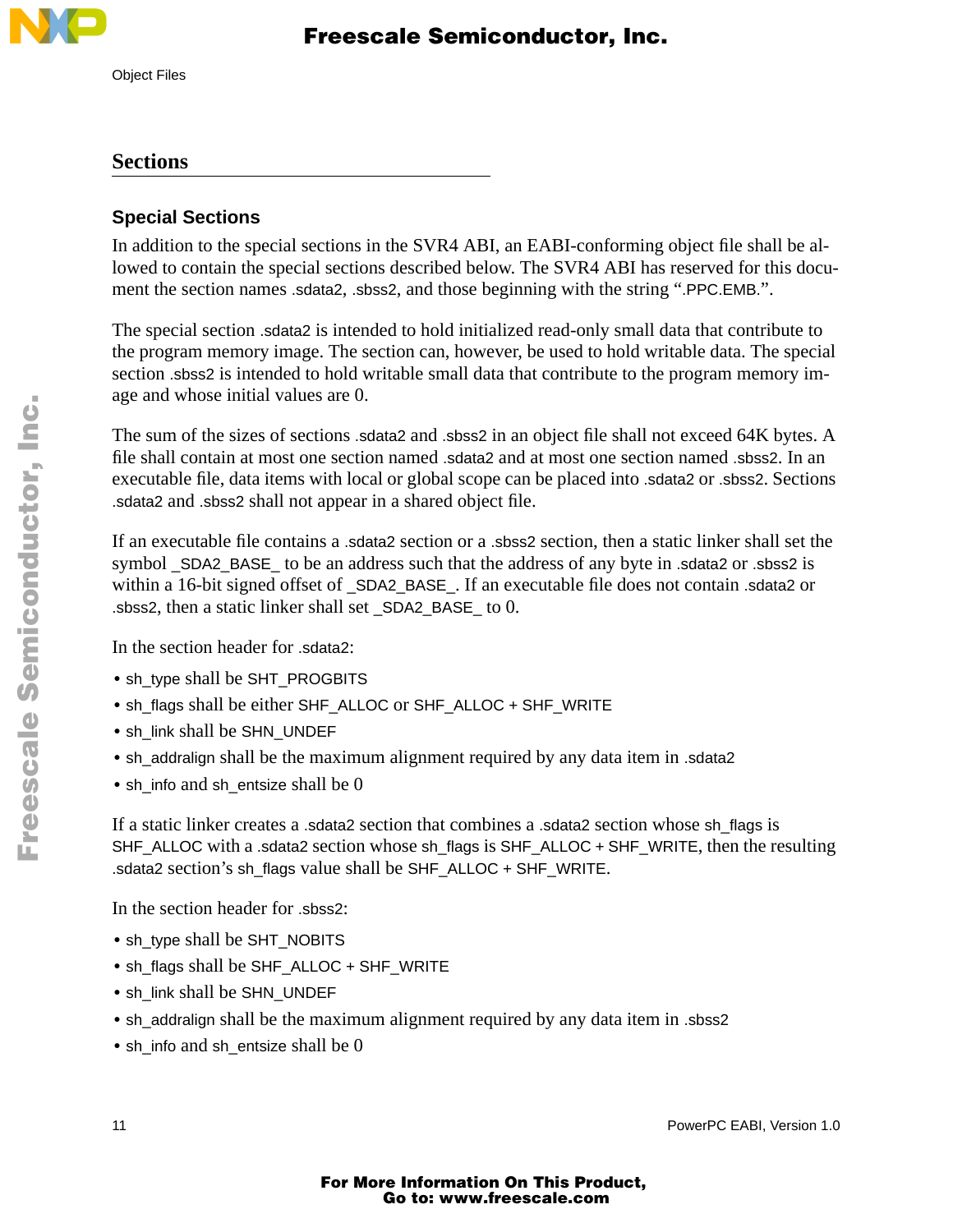

 Freescale Semiconductor, Inc.

The special section .PPC.EMB.sdata0 is intended to hold initialized small data that contribute to the program memory image and whose addresses are all within a 16-bit signed offset of address 0. The special section .PPC.EMB.sbss0 is intended to hold small data that contribute to the program memory image, whose addresses are all within a 16-bit signed offset of address 0, and whose initial values are 0.

The sum of the sizes of sections .PPC.EMB.sdata0 and .PPC.EMB.sbss0 in an object file shall not exceed 64K bytes. A file shall contain at most one section named .PPC.EMB.sdata0 and at most one section named .PPC.EMB.sbss0. Data items with local or global scope can be placed into .PPC.EMB.sdata0 or .PPC.EMB.sbss0.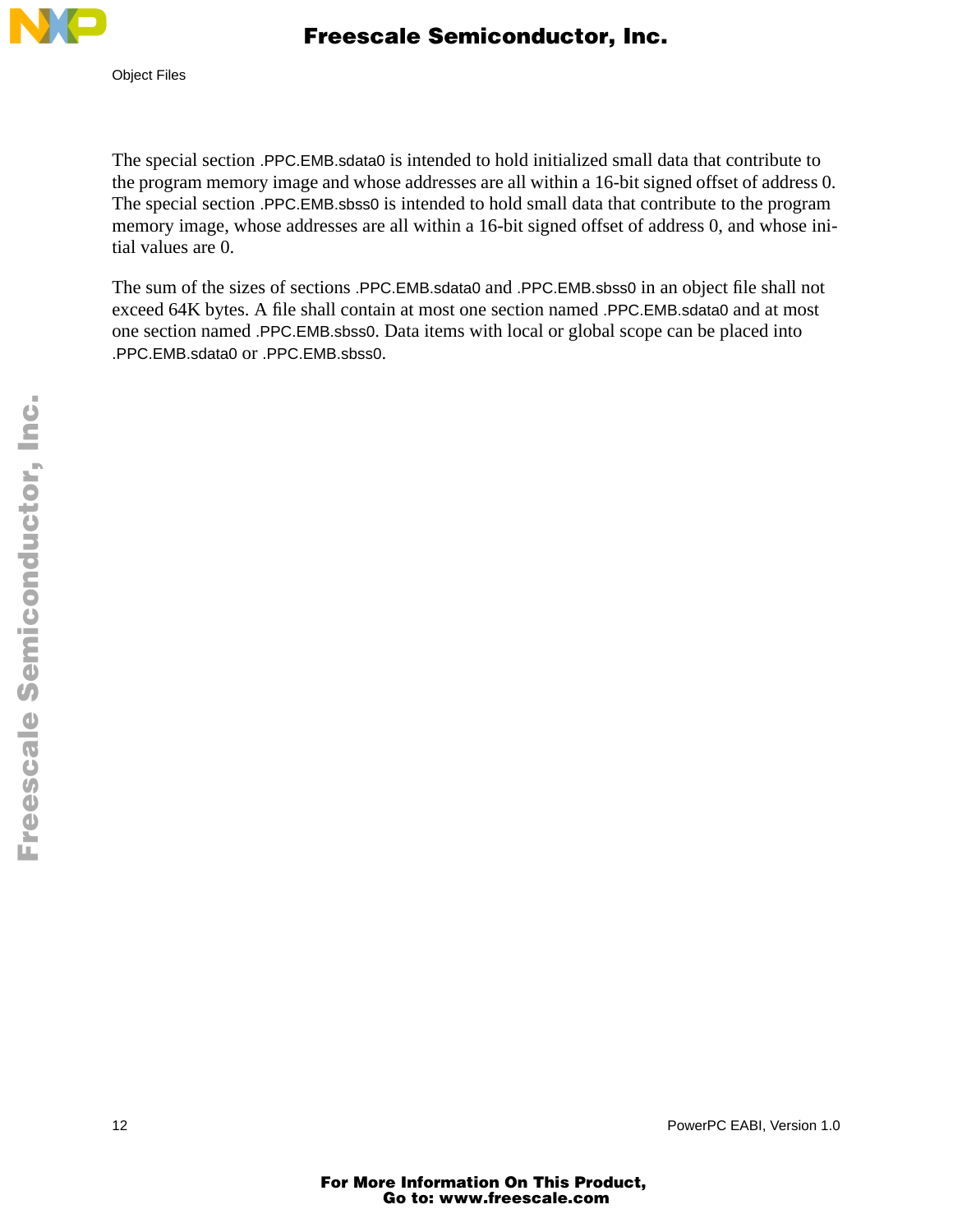Object Files

In the section header for .PPC.EMB.sdata0:

- sh\_type shall be SHT\_PROGBITS
- **•** sh\_flags shall be SHF\_ALLOC + SHF\_WRITE
- **•** sh\_link shall be SHN\_UNDEF
- sh\_addralign shall be the maximum alignment required by any data item in .PPC.EMB.sdata0
- sh\_info and sh\_entsize shall be 0

In the section header for .PPC.EMB.sbss0:

- sh\_type shall be SHT\_NOBITS
- sh\_flags shall be SHF\_ALLOC + SHF\_WRITE
- **•** sh\_link shall be SHN\_UNDEF
- sh\_addralign shall be the maximum alignment required by any data item in .PPC.EMB.sbss0
- sh\_info and sh\_entsize shall be 0

The special section .PPC.EMB.seginfo provides a means of naming and providing additional information about ELF segments (which are described by ELF program header table entries). A file shall contain at most one section named .PPC.EMB.seginfo.

Often embedded applications copy the initial values for variables from ROM to RAM at the start of execution. To facilitate this, a static linker resolves references to the application variables at their RAM locations, but relocates the variable's initial values to their ROM locations. An ELF segment whose raw data (addressed by the program header entry's p\_offset field) consists of initial values to be copied to the locations of application variables is a **ROM copy** segment. One purpose of .PPC.EMB.seginfo is to define that one segment is a ROM copy of, and thus has the initial values for, a second segment.

In the section header for .PPC.EMB.seginfo:

- **•** sh\_type shall be SHT\_PROGBITS
- sh\_link shall be either SHN\_UNDEF or the section header table index of a section of type SHT\_STRTAB whose string table contains the null terminated names to which entries in .PPC.EMB.seginfo refer
- sh\_entsize shall be 12
- **•** sh\_flags, sh\_addr, sh\_info, and sh\_addralign shall be 0

The raw data for section .PPC.EMB.seginfo shall contain only 12-byte entries whose C structure is:

typedef struct {

| Elf32 Half               | sg_indx;  |
|--------------------------|-----------|
| Elf32 Half               | sg_flags; |
| Elf32 Word               | sg name;  |
| Elf32 Word               | sg_info;  |
| } Elf32_PPC_EMB_seginfo; |           |
|                          |           |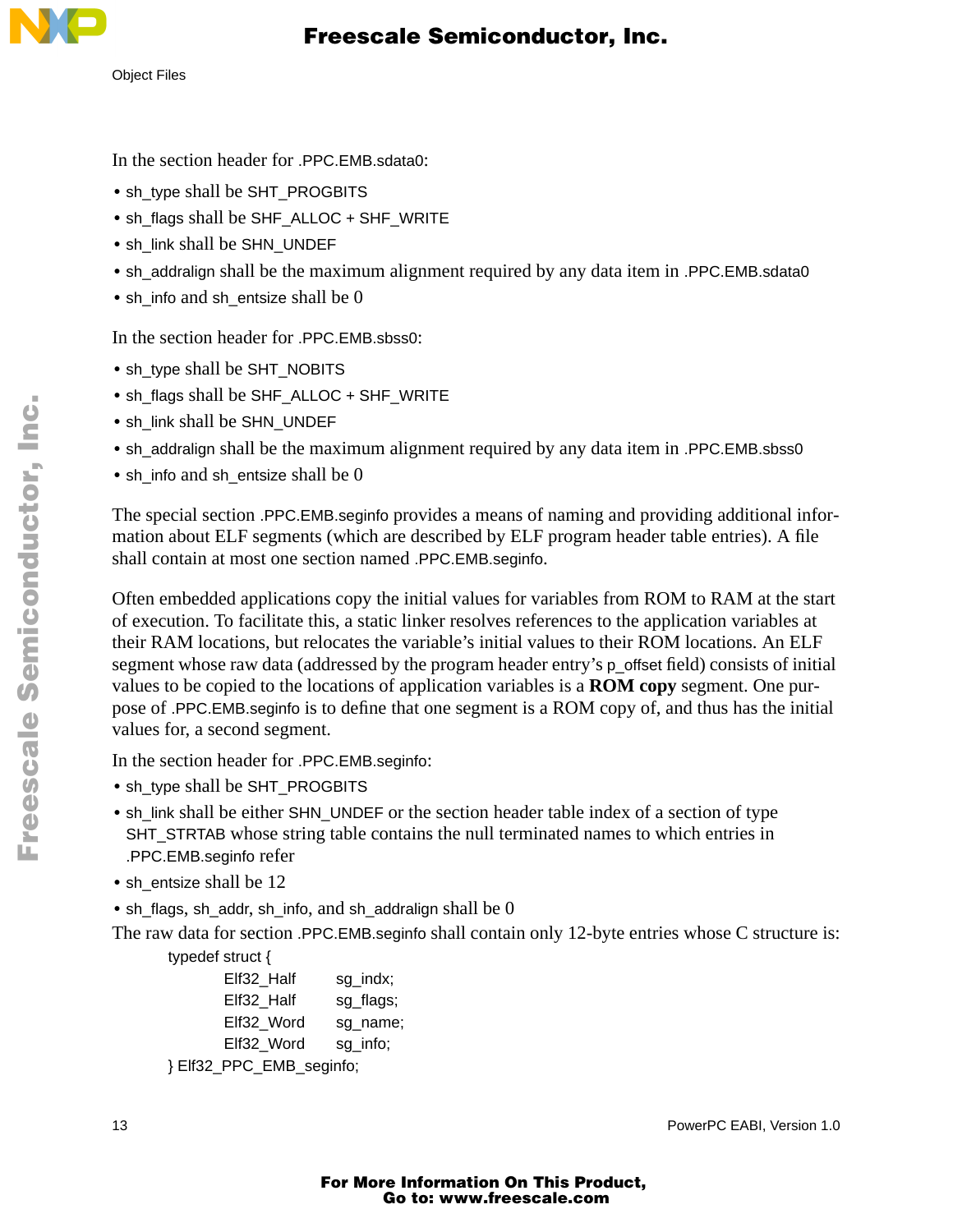

where:

- **•** sg\_indx shall be the index number of a segment in the program header table. Program header table entries are considered to be numbered from 0 to *n*-1, where *n* is the number of table entries.
- **•** sg\_flags shall be a bit mask of flags. The only allowed flag shall be the following:

| <b>Flag Name</b>   | Value  | <b>Meaning</b>                         |
|--------------------|--------|----------------------------------------|
| PPC EMB SG ROMCOPY | 0x0001 | segment indexed by sq indx is a ROM    |
|                    |        | copy of the segment indexed by sg_info |

- sg\_name shall be the offset into the string table where the null terminated name for the segment indexed by sg\_indx is found. The section index of the string table to be used is in the sh\_link field of .PPC.EMB.seginfo's section header. If sh\_link is SHN\_UNDEF, then sg\_name shall be 0 for all .PPC.EMB.seginfo entries. An sg\_name value of 0 shall mean that the segment indexed by sq indx has no name.
- sg\_info shall contain information that depends on the value of sg\_flags. If the flag PPC\_EMB\_SG\_ROMCOPY is set in sg\_flags, then sg\_info shall be the index number of the segment for which the segment indexed by sg\_indx is a ROM copy; otherwise, the value of sg\_info shall be 0.

If one segment is a ROM copy of a second segment (based on information in section .PPC.EMB.seginfo), then:

- **•** The first segment's p\_type value shall be PT\_LOAD.
- **•** The second segment's p\_type value shall be PT\_NULL.
- *EXTENDED* None of the relocation entries that a dynamic linker might resolve shall refer to a location in the segment that is the ROM copy of another segment.

If the section exists, .PPC.EMB.seginfo shall contain at least one entry but need not contain an entry for every segment. Entries shall be in the same order as their corresponding segments in the ELF program header table (increasing values of sg\_indx). Only one .PPC.EMB.seginfo entry shall be allowed per segment.

A static linker may support creation of section .PPC.EMB.seginfo, and, if it supports creation, it may support only segment naming, only ROM copy segments, or both.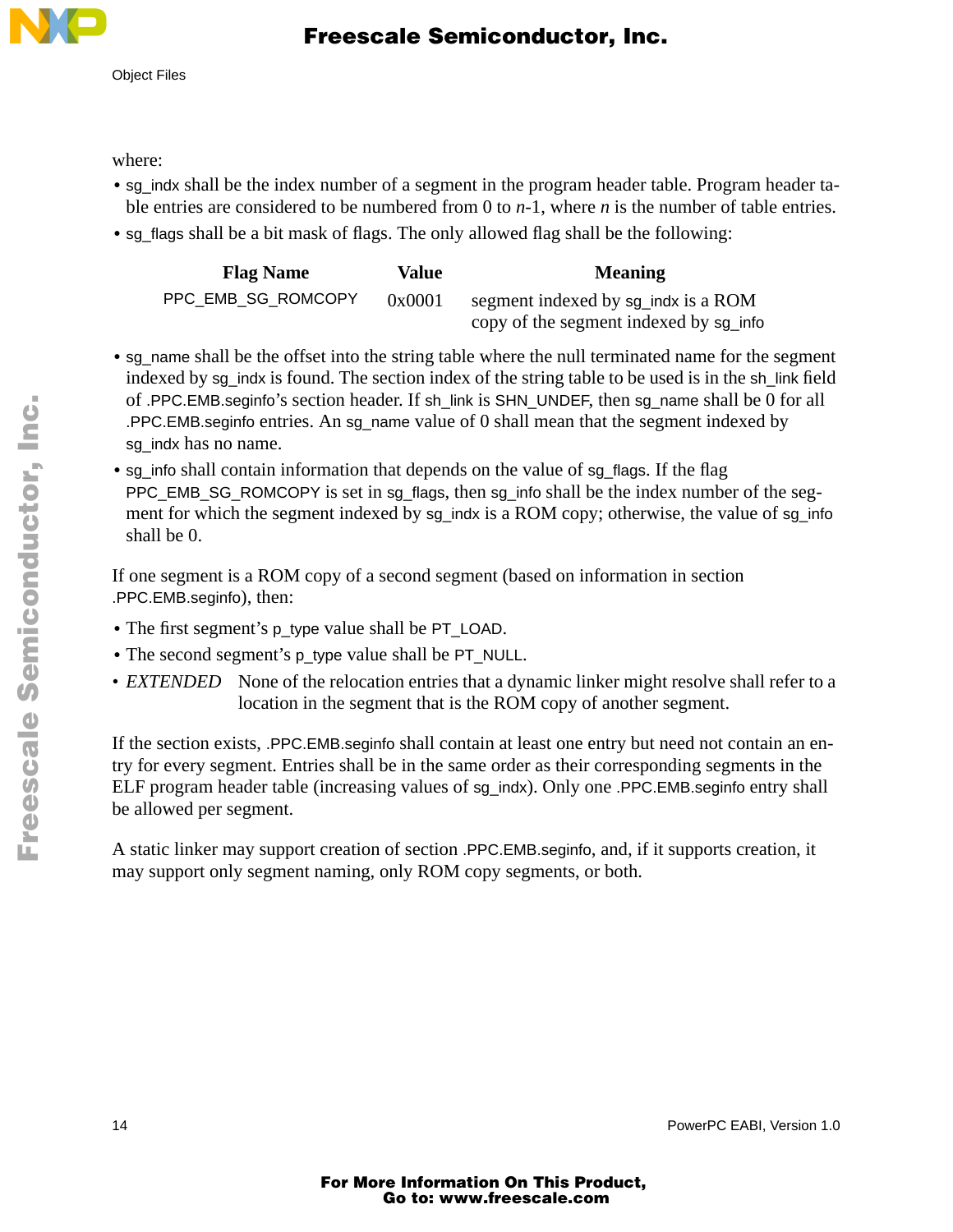

### **Relocation**

#### **Relocation Types**

A static linker shall support all SVR4 ABI relocation types except for those listed in Table 4-1.

*EXTENDED* A static linker shall support all SVR4 ABI relocation types, including those in Table 4-1, and a dynamic linker shall support all SVR4 ABI relocation types appropriate to dynamic linking.

| <b>TABLE 4-1.</b> | <b>SVR4 ABI Relocation Types for</b><br><b>Extended Conformance</b> |
|-------------------|---------------------------------------------------------------------|
| R PPC GOT16       |                                                                     |
| R_PPC_GOT16_LO    |                                                                     |
| R PPC GOT16 HI    |                                                                     |
| R_PPC_GOT16_HA    |                                                                     |
| R_PPC_PLT24       |                                                                     |
| R PPC COPY        |                                                                     |
| R PPC GLOB DAT    |                                                                     |
| R_PPC_JMP_SLOT    |                                                                     |
| R PPC LOCAL24PC   |                                                                     |
| R PPC PLT32       |                                                                     |
| R PPC PLTREL32    |                                                                     |
| R PPC PLT16 LO    |                                                                     |
| R_PPC_PLT16_HI    |                                                                     |
| R_PPC_PLT16_HA    |                                                                     |

Table 4-2 lists the new relocation types defined by the EABI. The heading **Check** denotes whether the link shall fail if the value computed does not fit in the allocated bits.

A static linker shall support all relocation types in Table 4-2 and shall not accept a relocation entry whose relocation type is not defined in either Table 4-2 or the SVR4 ABI.

*EXTENDED* A dynamic linker shall not process a relocation entry whose relocation type is not defined in either Table 4-2 or the SVR4 ABI.

n

.<br>ق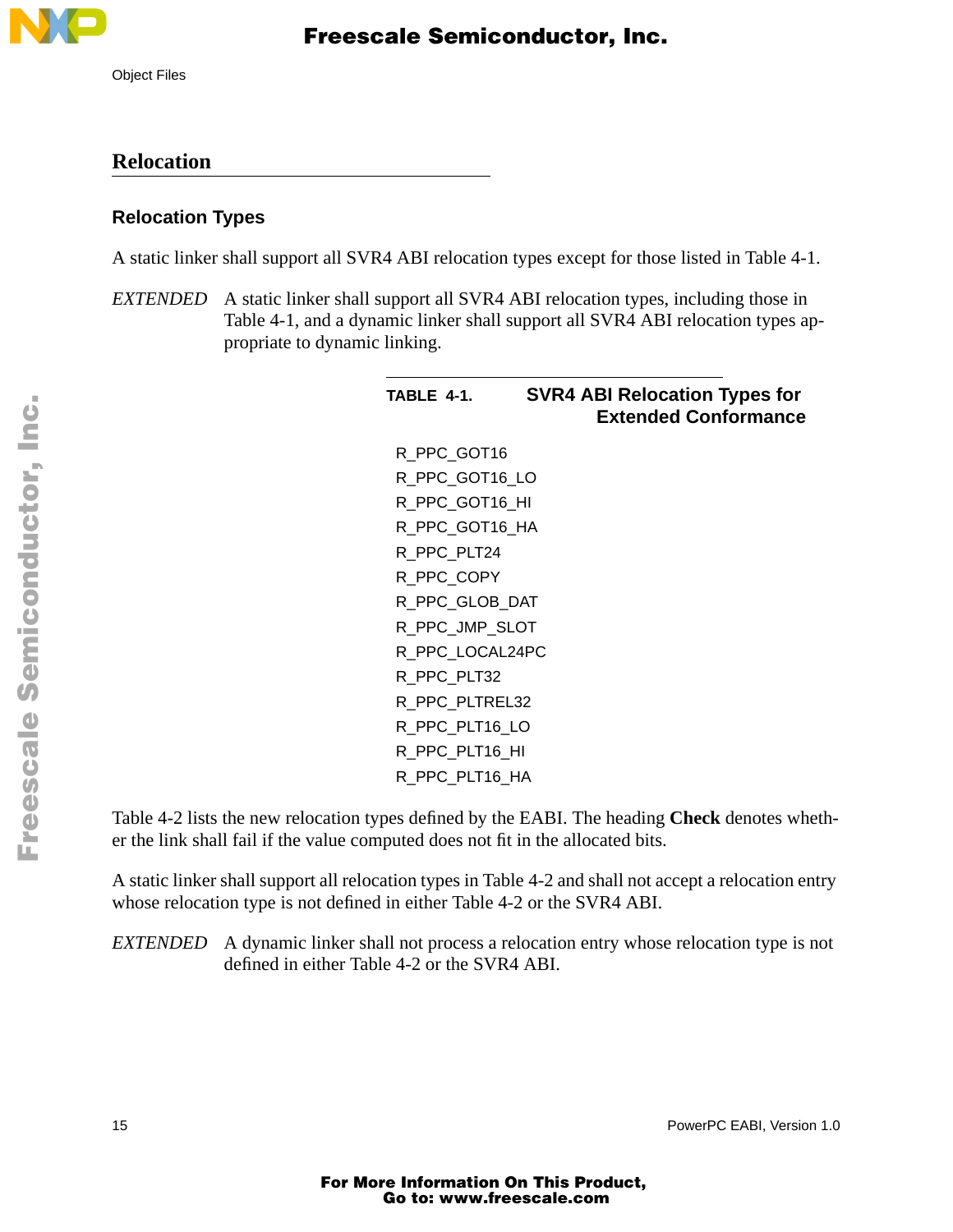

Object Files

The relocatable fields of EABI relocation types shall have no alignment restrictions. Fields in Table 4-2 shall have the following meanings (since fields can be unaligned, names start with 'u'):

- uword32 32-bit field occupying 4 bytes
- ulow21 21-bit field occupying the least significant bits of the 24-bit field pointed to by the relocation entry
- uhalf16 16-bit field occupying 2 bytes (e.g., Add Immediate instruction's immediate field)

Calculations in Table 4-2 use the following symbols:

- A relocation entry's r\_addend field value
- S address (value) of the symbol whose index is in the relocation entry's r\_info field
- **•** T offset from \_SDA\_BASE\_ to where in .sdata the static linker placed the address of the symbol whose index is in r\_info. See R\_PPC\_EMB\_SDAI16 description below.
- **•** U offset from \_SDA2\_BASE\_ to where in .sdata2 the static linker placed the address of the symbol whose index is in r\_info. See R\_PPC\_EMB\_SDA2I16 description below.
- V offset to the symbol whose index is in r info from the start of that symbol's containing section
- W address of the start of the section containing the symbol whose index is in r\_info

Calculations in Table 4-2 use the following notation:

- "<sup>+</sup>" and "<sup>-</sup>" denote 32-bit modulus addition and subtraction, respectively. ">>" denotes arithmetic right shifting (shifting with sign copying) of the value of the left operand by the number of bits given by the right operand.
- For relocation types whose names contain the string "14" or the string "16", the upper 17 bits of the value computed before shifting must all be the same.
- #hi(value) and #lo(value) denote the most and least significant 16 bits, respectively, of the value. That is,  $\text{Ho}(x) = (x \& 0x \text{FFF})$  and  $\text{Hhi}(x) = ((x \gg 16) \& 0x \text{FFF})$ .  $\text{Hha}(value)$  compensates for treating #lo() as a signed number. #ha(x) = (((x >> 16) + ((x >> 15) & 0x1)) & 0xFFFF).

16 PowerPC EABI, Version 1.0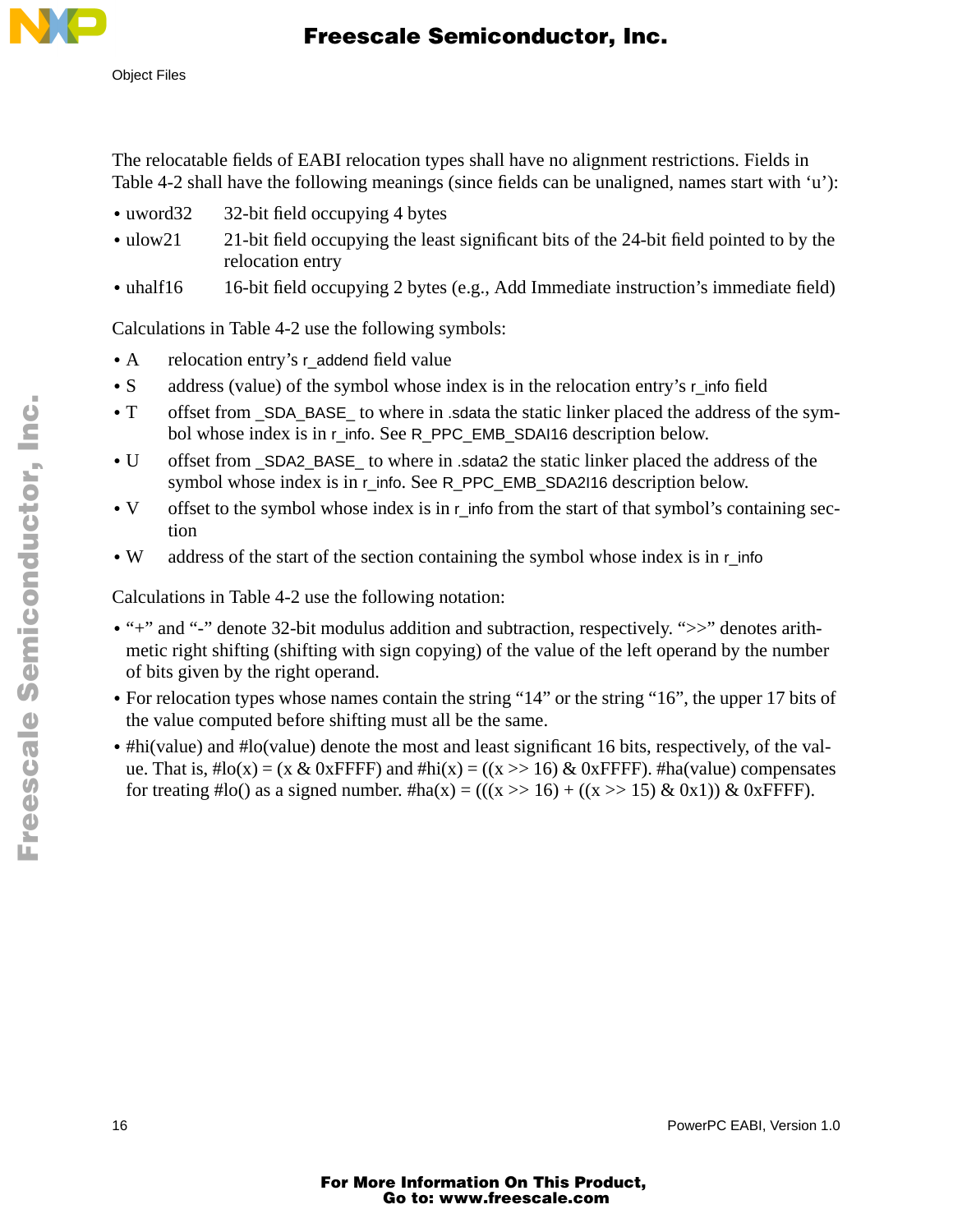

# Freescale Semiconductor, Inc.

### **TABLE 4-2. EABI Relocation Types**

| <b>Relocation Type</b> | <b>Value</b> | <b>Field</b> | <b>Check</b> | <b>Calculation</b>   |
|------------------------|--------------|--------------|--------------|----------------------|
| R_PPC_EMB_NADDR32      | 101          | uword32      | ${\bf N}$    | $(A - S)$            |
| R_PPC_EMB_NADDR16      | 102          | uhalf16      | Y            | $(A - S)$            |
| R_PPC_EMB_NADDR16_LO   | 103          | uhalf16      | ${\bf N}$    | # $\text{lo}(A - S)$ |
| R_PPC_EMB_NADDR16_HI   | 104          | uhalf16      | ${\bf N}$    | # $hi(A - S)$        |
| R_PPC_EMB_NADDR16_HA   | 105          | uhalf16      | $\mathbf N$  | $#ha(A - S)$         |
| R_PPC_EMB_SDAI16       | 106          | uhalf16      | Y            | T                    |
| R_PPC_EMB_SDA2I16      | 107          | uhalf16      | Y            | U                    |
| R_PPC_EMB_SDA2REL      | 108          | uhalf16      | Y            | $S + A - SDA2_BASE$  |
| R_PPC_EMB_SDA21        | 109          | ulow21       | N            | See below            |
| R_PPC_EMB_MRKREF       | 110          | none         | $\mathbf N$  | See below            |
| R_PPC_EMB_RELSEC16     | 111          | uhalf16      | Y            | $V + A$              |
| R_PPC_EMB_RELST_LO     | 112          | uhalf16      | $\mathbf N$  | # $lo(W + A)$        |
| R_PPC_EMB_RELST_HI     | 113          | uhalf16      | $\mathbf N$  | #hi( $W + A$ )       |
| R_PPC_EMB_RELST_HA     | 114          | uhalf16      | N            | $#ha(W + A)$         |
| R_PPC_EMB_BIT_FLD      | 115          | uword32      | Y            | See below            |
| R_PPC_EMB_RELSDA       | 116          | uhalf16      | Y            | See below            |
|                        |              |              |              |                      |

**R\_PPC\_EMB\_SDAI16** This instructs a static linker to create a 4-byte, word aligned, entry in the .sdata section containing the address of the symbol whose index is in the relocation entry's r\_info field. At most one such implicit .sdata entry shall be created per symbol per link, and only in an executable or shared object file. In addition, the value used in the relocation calculation shall be the offset from \_SDA\_BASE\_ to the symbol's implicit entry. The relocation entry's r\_addend field value shall be 0.

**R\_PPC\_EMB\_SDA2I16** This instructs a static linker to create a 4-byte, word aligned, entry in the .sdata2 section containing the address of the symbol whose index is in r\_info. At most one such implicit .sdata2 entry shall be created per symbol per link, and only in an executable file. In addition, the value used in the relocation calculation shall be the offset from \_SDA2\_BASE\_ to the symbol's implicit entry. The relocation entry's r\_addend field value shall be 0.

#### **R\_PPC\_EMB\_SDA21** The most significant 3 bits at the address pointed to by the relocation entry shall be left unchanged. If the symbol whose index is in r\_info is

F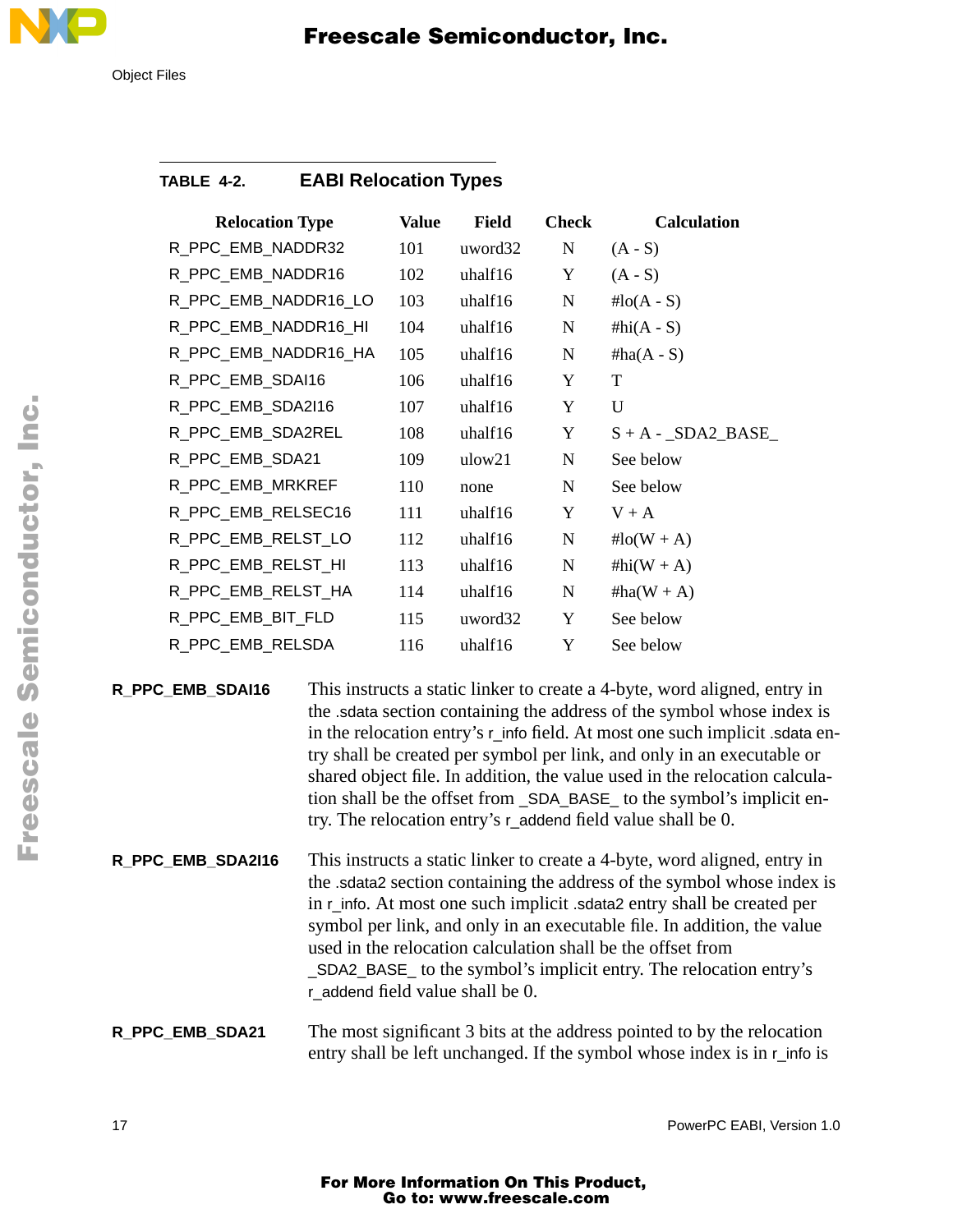

contained in .sdata or .sbss, then a static linker shall place in the next most significant 5 bits the value 13 (for GPR13); if the symbol is in .sdata2 or .sbss2, then the linker shall place in those 5 bits the value 2 (for GPR2); if the symbol is in .PPC.EMB.sdata0 or .PPC.EMB.sbss0, then the linker shall place in those 5 bits the value 0 (for GPR0); otherwise, the link shall fail. The least significant 16 bits of this field shall be set to the address of the symbol plus the relocation entry's r\_addend value minus the appropriate base for the symbol's section: \_SDA\_BASE\_ for a symbol in .sdata or .sbss, SDA2 BASE for a symbol in .sdata2 or .sbss2, or 0 for a symbol in .PPC.EMB.sdata0 or .PPC.EMB.sbss0.

#### **R\_PPC\_EMB\_MRKREF** The symbol whose index is in r\_info shall be in a different section from the section associated with the relocation entry itself. The relocation entry's r\_offset and r\_addend fields shall be ignored. Unlike other relocation types, a static linker shall not apply a relocation action to a location because of this type. This relocation type is used to prevent a static linker that does section garbage collecting from deleting an important but otherwise unreferenced section.

#### **R\_PPC\_EMB\_BIT\_FLD** The most significant 16 bits of the relocation entry's r\_addend field shall be a value between 0 and 31, representing a Big Endian bit position within the entry's 32-bit location (e.g., 6 means the sixth most significant bit). The least significant 16 bits of r\_addend shall be a value between 1 and 32, representing a length in bits. The sum of the bit position plus the length shall not exceed 32. A static linker shall replace bits starting at the bit position for the specified length with the value of the symbol, treated as a signed entity.

#### **R\_PPC\_EMB\_RELSDA** The static linker shall set the 16-bits at the address pointed to by the relocation entry to the address of the symbol whose index is in r\_info plus the value of r\_addend minus the appropriate base for the section containing the symbol: \_SDA\_BASE\_ for a symbol in .sdata or .sbss, \_SDA2\_BASE\_ for a symbol in .sdata2 or .sbss2, or 0 for a symbol in .PPC.EMB.sdata0 or .PPC.EMB.sbss0. If the symbol is not in one of those sections, the link shall fail.

18 PowerPC EABI, Version 1.0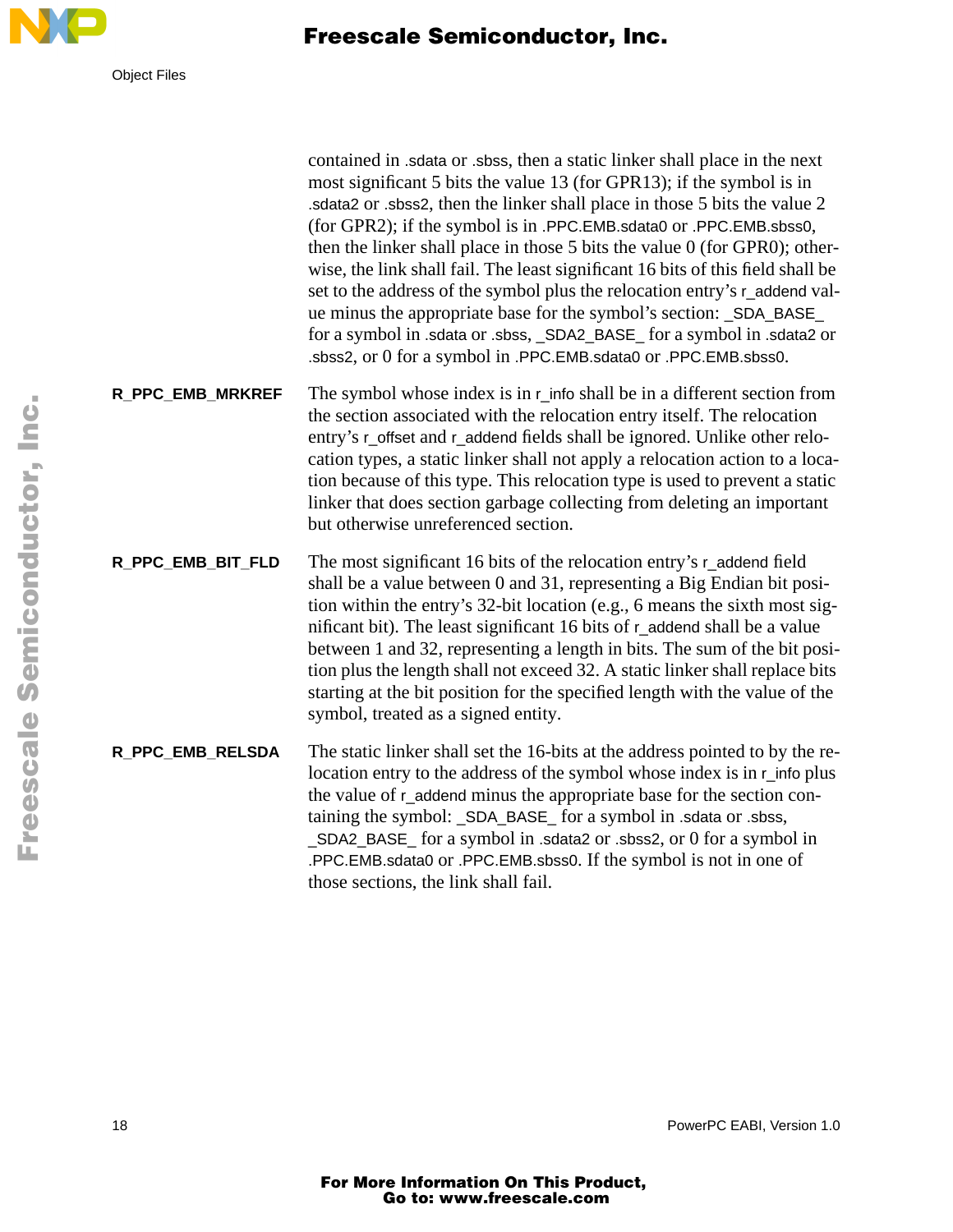

Program Loading and Dynamic Linking

# **CHAPTER 5 Program Loading and Dynamic Linking**

### **Program Loading**

Unlike the SVR4 ABI, an EABI-conforming entity shall not have program loading requirements.

#### **Program Interpreter**

Unlike the SVR4 ABI, an EABI-conforming entity shall not have program interpreter requirements.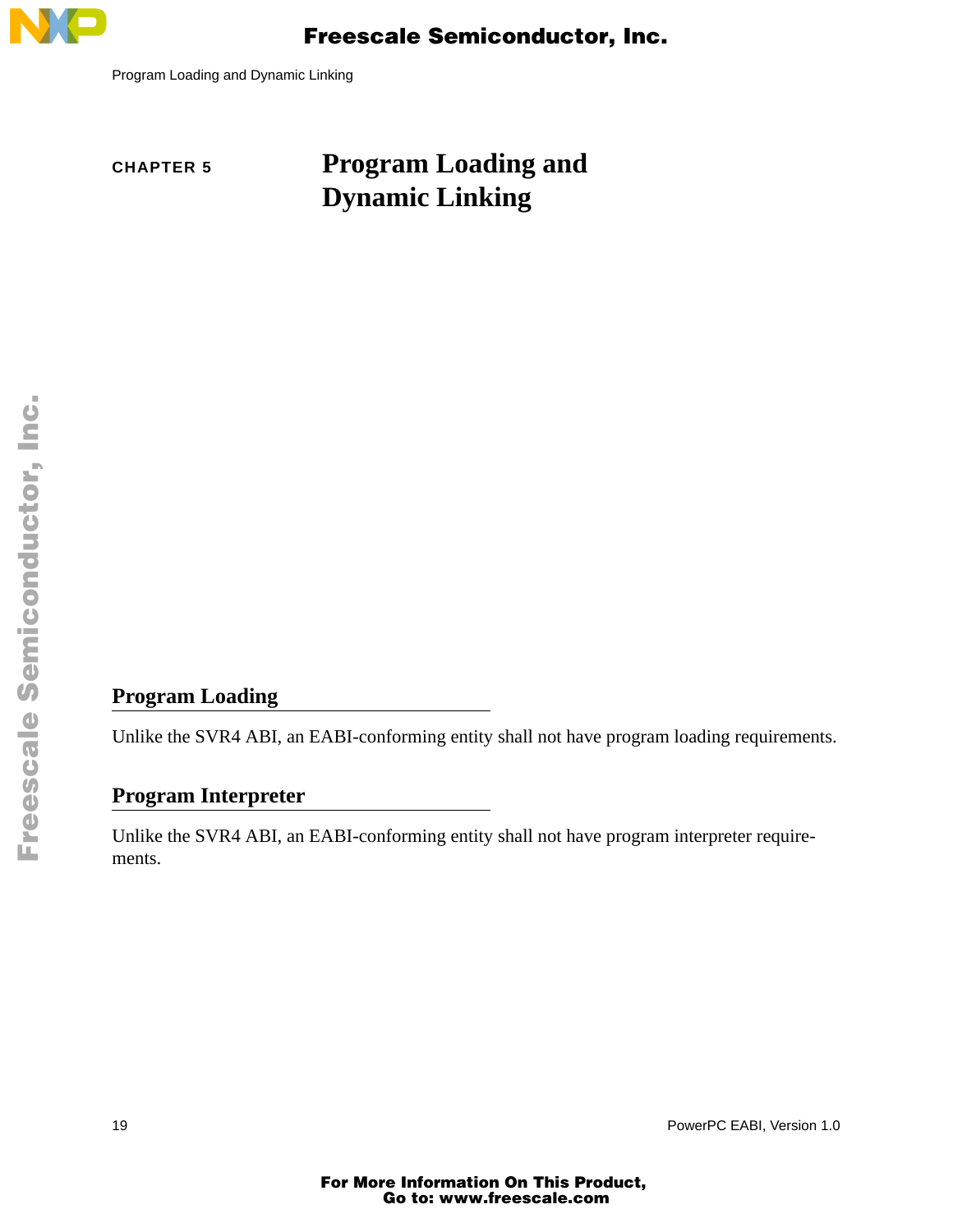

Libraries

 Freescale Semiconductor, Inc.

**CHAPTER 6 Libraries**

#### **SVR4 Library Routines**

The chapter "LIBRARIES" in the *System V Application Binary Interface*, *PowerPC Processor Supplement* describes optional and required routines for the SVR4 libsys and libc libraries. An EABI-conforming library routine whose name matches the name of a routine described in chapter "LIBRARIES" (\_\_va\_arg, \_\_dtou, and the routines in Tables 6-1 through 6-5) shall have the interface and semantics described in the SVR4 ABI. If any routine in Table 6-1, 6-2, 6-3, 6-4, or 6-5 is supported, then all other routines in the same table shall be supported.

| TABLE 6-1.                    |                       |             | <b>SVR4 ABI libsys 16-Byte Float Routines</b> |
|-------------------------------|-----------------------|-------------|-----------------------------------------------|
| $_q$ _add                     | $\_q$ cmp             | $\_q$ _cmpe | $q$ div                                       |
| $q$ _dtoq                     | $\_q$ <sub>_feq</sub> | $q_f$ ge    | $q_{f}$ gt                                    |
| $q$ fle                       | qft                   | $\_q$ _fne  | $q$ _itoq                                     |
| $q$ mul                       | $\_q$ neg             | $q$ qtod    | $q$ <sup>d</sup>                              |
| $q$ <sup><math>q</math></sup> | $\_q\_q$ tou          | $_q$ sqrt   | $\_q\_st$ oq                                  |
| $q$ _sub                      | $q$ _utoq             |             |                                               |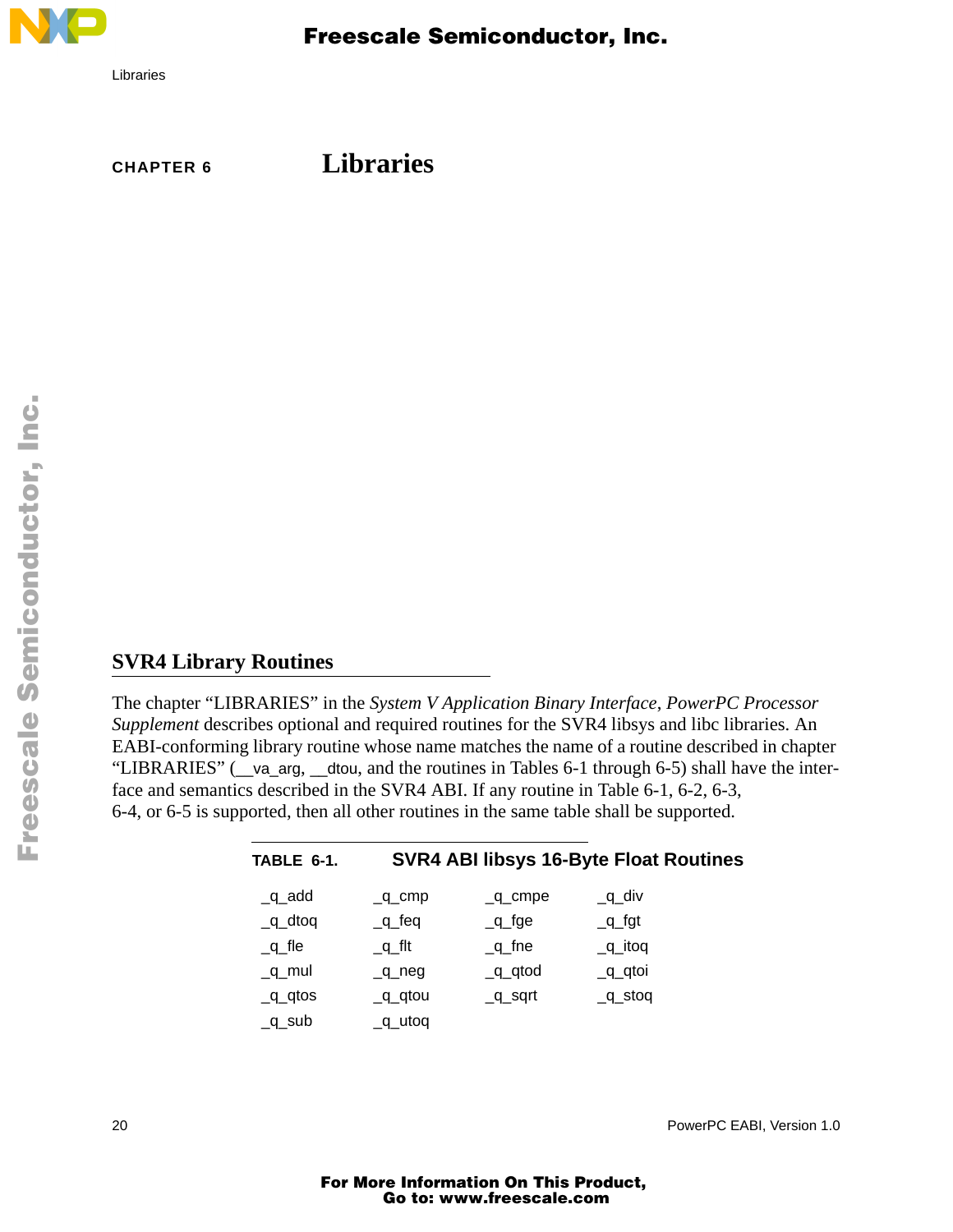

| <b>TABLE 6-2.</b>           |                          | <b>Routines</b>               | SVR4 ABI libsys 8-Byte Integer Arithmetic |
|-----------------------------|--------------------------|-------------------------------|-------------------------------------------|
| div <sub>64</sub><br>udiv64 | dtoll<br>urem64          | dtoull                        | rem64                                     |
| TABLE 6-3.                  |                          | <b>16-Byte Float Routines</b> | SVR4 ABI libsys 8-Byte Integer to/from    |
| $q$ lltoq                   | $q$ qtoll                | $q$ <sup>d</sup>              | $q$ _ulltoq                               |
| TABLE 6-4.                  |                          | <b>String Routines</b>        | SVR4 ABI libc 8-Byte Integer to/from      |
| atoll<br>ulltostr           | <b>Iltostr</b><br>wstoll | strtoll                       | strtoull                                  |
| <b>TABLE 6-5.</b>           |                          | <b>Routines</b>               | SVR4 ABI libc 8-Byte Integer Arithmetic   |
| <b>llabs</b>                | <b>Ildiv</b>             |                               |                                           |

### **Software Floating Point Emulation Support Routines**

A high-level language processor, such as a compiler, may have a means of achieving floating point arithmetic, comparisons, loads, and stores by generating software floating point emulation (**sfpe**) code, rather than using PowerPC floating point instructions. A language processor that supports sfpe code may support conversions between floating point and 64-bit integer (e.g., C's long long) data types. In sfpe code:

- Floating point registers, the FPSCR, and any PowerPC register bits that could cause a floating point exception shall not be accessed.
- **•** Floating point single precision scalars shall be passed the same as, be returned the same as, and have the same alignment as long int scalars. Single precision members of aggregates shall have the size and alignment of long int members.
- Floating point double precision scalars shall be passed the same as, be returned the same as, and have the same alignment as long long scalars. Double precision members of aggregates shall have the size and alignment of long long members.
- **•** A caller of a function that takes a variable argument list shall not set condition register bit 6 to 1, since no arguments are passed in the floating-point registers.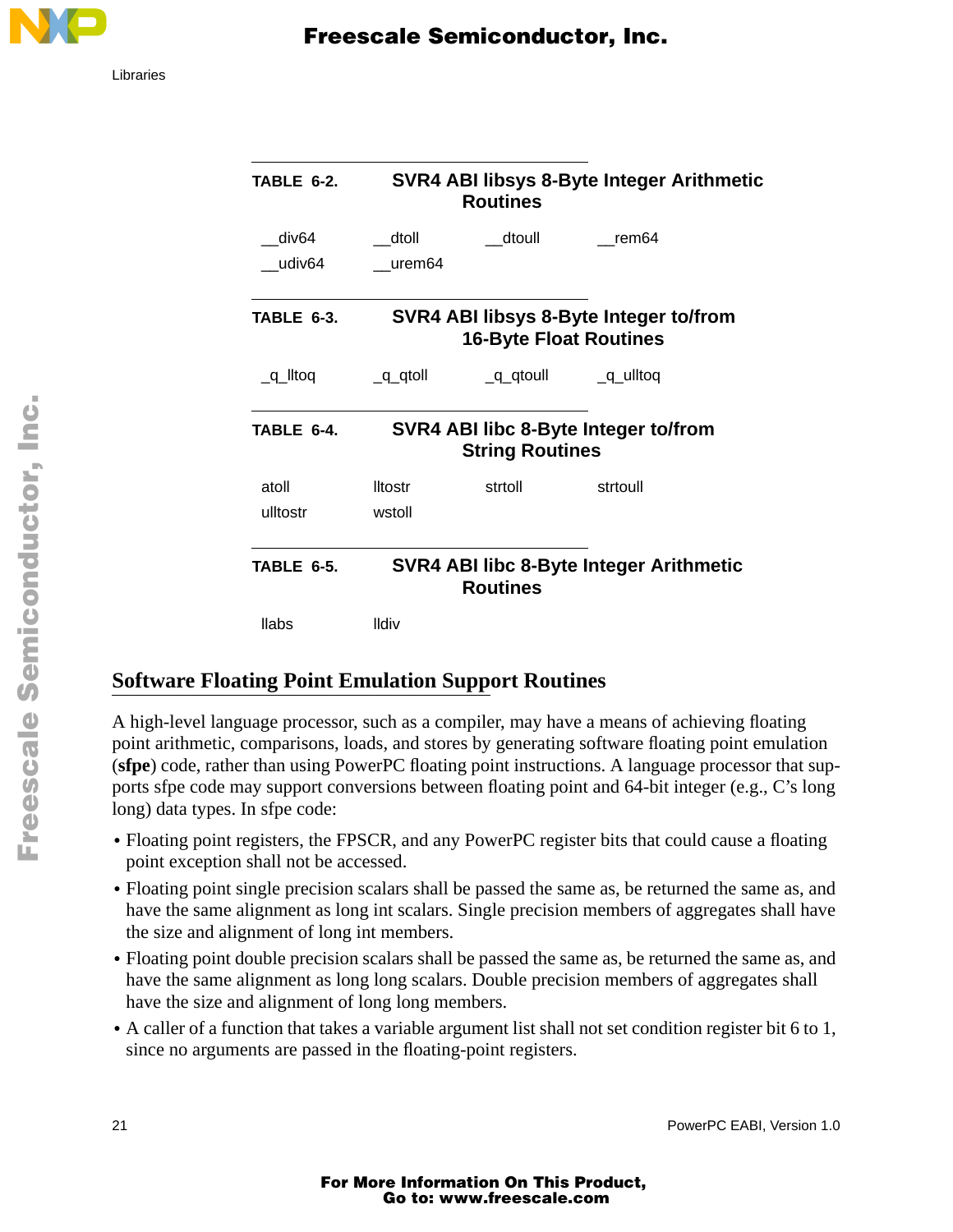

The following restrictions shall apply to each of the sfpe support routines below, which are intended to be called by application sfpe code:

- The routines shall be sfpe code. E.g., float and double in the descriptions mean sfpe single precision and double precision scalars, respectively, and no floating point registers will be accessed.
- Floating point arithmetic and comparisons by the routines shall be IEEE 754 conformant.
- Floating point arithmetic and comparisons by the routines shall be performed as if all PowerPC floating point exceptions have been disabled and shall not raise floating point exceptions.

Conformant library support of sfpe code shall include all of routines in Table 6-6 (routine interfaces are shown as C function prototypes).

| <b>SFPE Library Routines</b> |            |           |
|------------------------------|------------|-----------|
|                              |            |           |
| $-d$ cmp                     | $_d$ _cmpe | _d_div    |
| _d_dtoi                      | _d_dtoq    | _d_dtou   |
| $-d_f$ ge                    | $-d_f$ gt  | $-d_fle$  |
| $_d$ fne                     | _d_itod    | _d_mul    |
| _d_qtod                      | $-d$ _sub  | d utod    |
| $\_f$ cmp                    | $_f$ _cmpe | $_f$ -div |
| $_f$ -fge                    | $_f_f$     | $_f_f$    |
| $_f$ -f $_n$ e               | $_f$ -ftod | f ftoi    |
| f ftou                       | f itof     | $_f$ mul  |
| $_f$ _qtof                   | f sub      | f utof    |
|                              |            |           |

#### int \_fp\_round(int rounding\_mode)

This function shall set the rounding mode for sfpe library routines. If rounding mode is 0, then round to nearest shall be requested; rounding\_mode of 1 shall request round toward 0; rounding mode of 2 shall request round toward positive infinity; rounding mode of 3 shall request round toward negative infinity. This function shall return the resulting rounding mode (0 for round to nearest, etc.) - which shall be rounding\_mode if that rounding mode is supported by the sfpe library routines. Only round to nearest (this function returns 0) shall be required for conformance.

F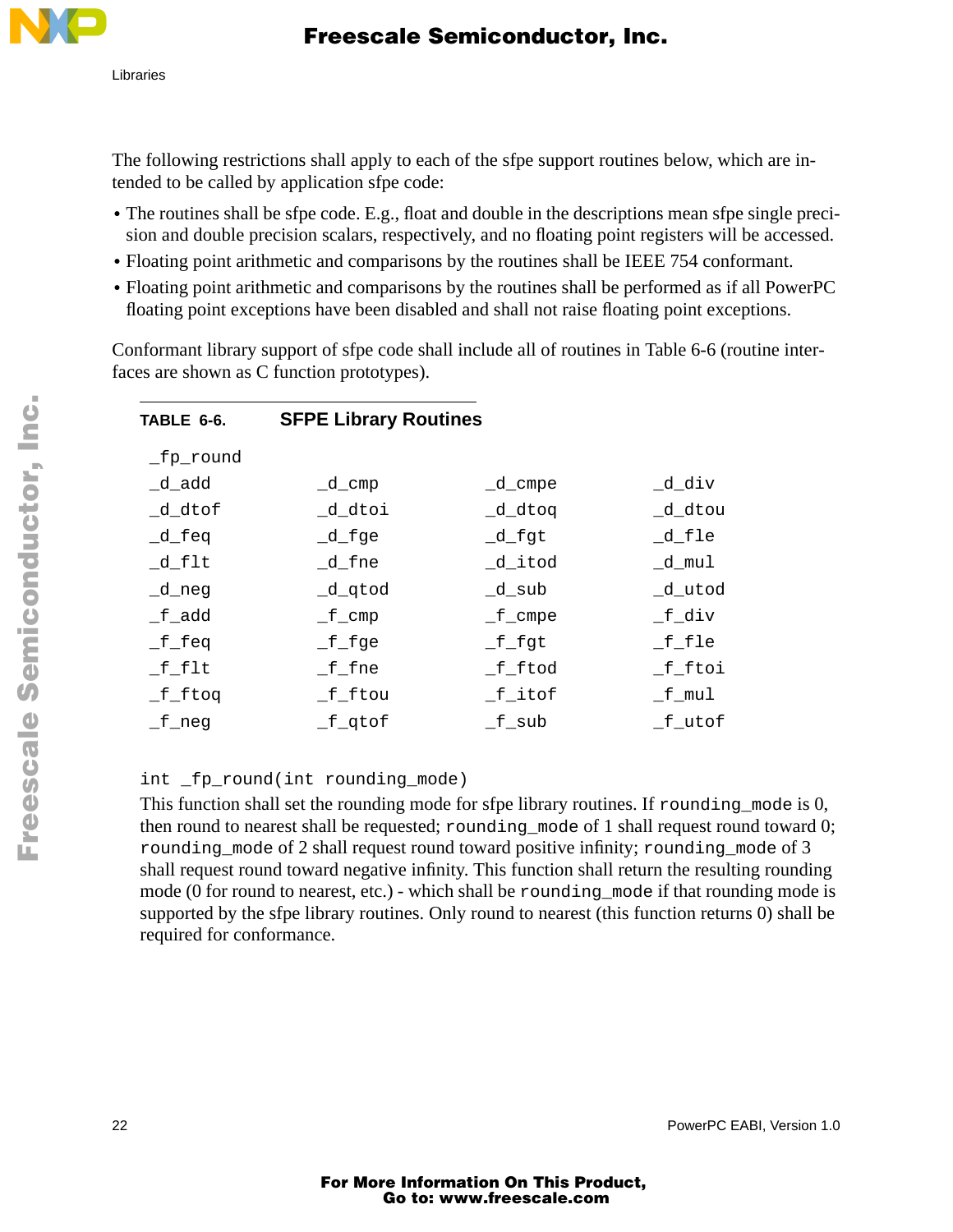

Libraries

double \_d\_add(double a, double b) This function shall return  $a + b$  computed to double precision. int \_d\_cmp(double a, double b)

This function shall perform an unordered comparison of the double precision values of a and b and shall return an integer value that indicates their relative ordering:

| <b>Relation</b>               | Value |
|-------------------------------|-------|
| a equal to b                  | 0     |
| a less than b                 |       |
| a greater than b              | 2     |
| a unordered with respect to b | 3     |

int \_d\_cmpe(double a, double b)

This function shall perform an ordered comparison of the double precision values of a and b and shall return an integer value that indicates their relative ordering:

| <b>Relation</b>  | Value             |
|------------------|-------------------|
| a equal to b     | $\mathbf{\Omega}$ |
| a less than b    |                   |
| a greater than b | $\gamma$          |

double \_d\_div(double a, double b)

This function shall return a / b computed to double precision.

```
float _d_dtof(double a)
```
This function shall convert the double precision value of a to single precision and shall return the single precision value.

```
int d dtoi(double a)
```
This function shall convert the double precision value of a to a signed integer by truncating any fractional part and shall return the signed integer value.

```
long double _d_dtoq(double a)
```
This function shall convert the double precision value of a to extended precision and shall return the extended precision value.

```
unsigned int _d_dtou(double a)
```
This function shall convert the double precision value of a to an unsigned integer by truncating any fractional part and shall return the unsigned integer value.

```
int _d_feq(double a, double b)
```
This function shall perform an unordered comparison of the double precision values of a and b and shall return 1 if they are equal, and 0 otherwise.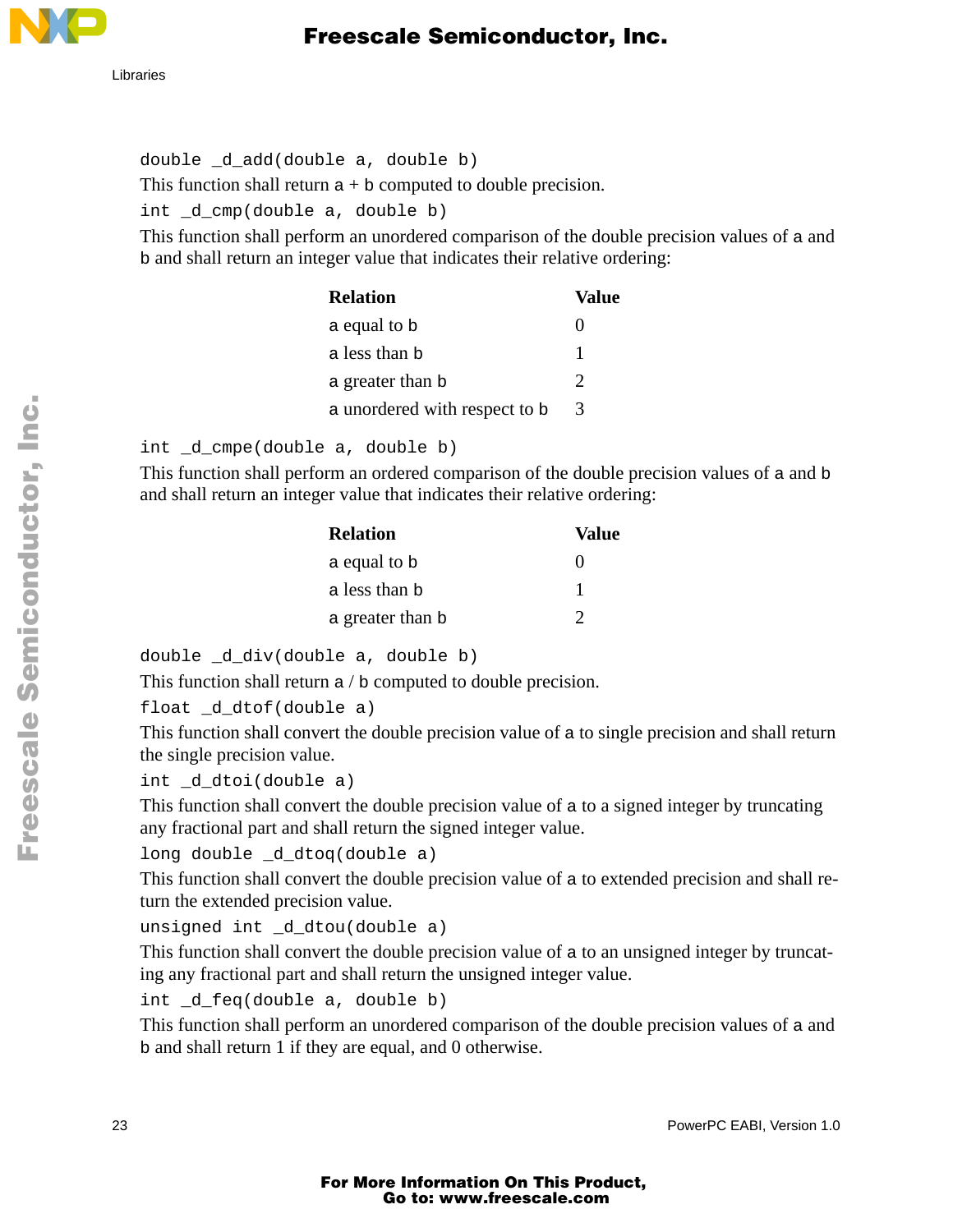

#### int \_d\_fge(double a, double b)

This function shall perform an ordered comparison of the double precision values of a and b and shall return 1 if a is greater than or equal to b, and 0 otherwise.

int d fqt(double a, double b)

This function shall perform an ordered comparison of the double precision values of a and b and shall return 1 if a is greater than b, and 0 otherwise.

int d fle(double a, double b)

This function shall perform an ordered comparison of the double precision values of a and b and shall return 1 if a is less than or equal to b, and 0 otherwise.

int \_d\_flt(double a, double b)

This function shall perform an ordered comparison of the double precision values of a and b and shall return 1 if a is less than b, and 0 otherwise.

int \_d\_fne(double a, double b)

This function shall perform an unordered comparison of the double precision values of a and b and shall return 1 if they are unordered or not equal, and 0 otherwise.

double \_d\_itod(int a)

This function shall convert the signed integer value of a to double precision and shall return the double precision value.

```
double _d_mul(double a, double b)
```
This function shall return a \* b computed to double precision.

```
double _d_neg (double a)
```
This function shall return -a.

```
double _d_qtod(const long double *a)
```
This function shall convert the extended precision value of a to double precision and shall return the double precision value.

double \_d\_sub(double a, double b)

This function shall return a - b computed to double precision.

double d utod(unsigned int a)

This function shall convert the unsigned integer value of a to double precision and shall return the double precision value.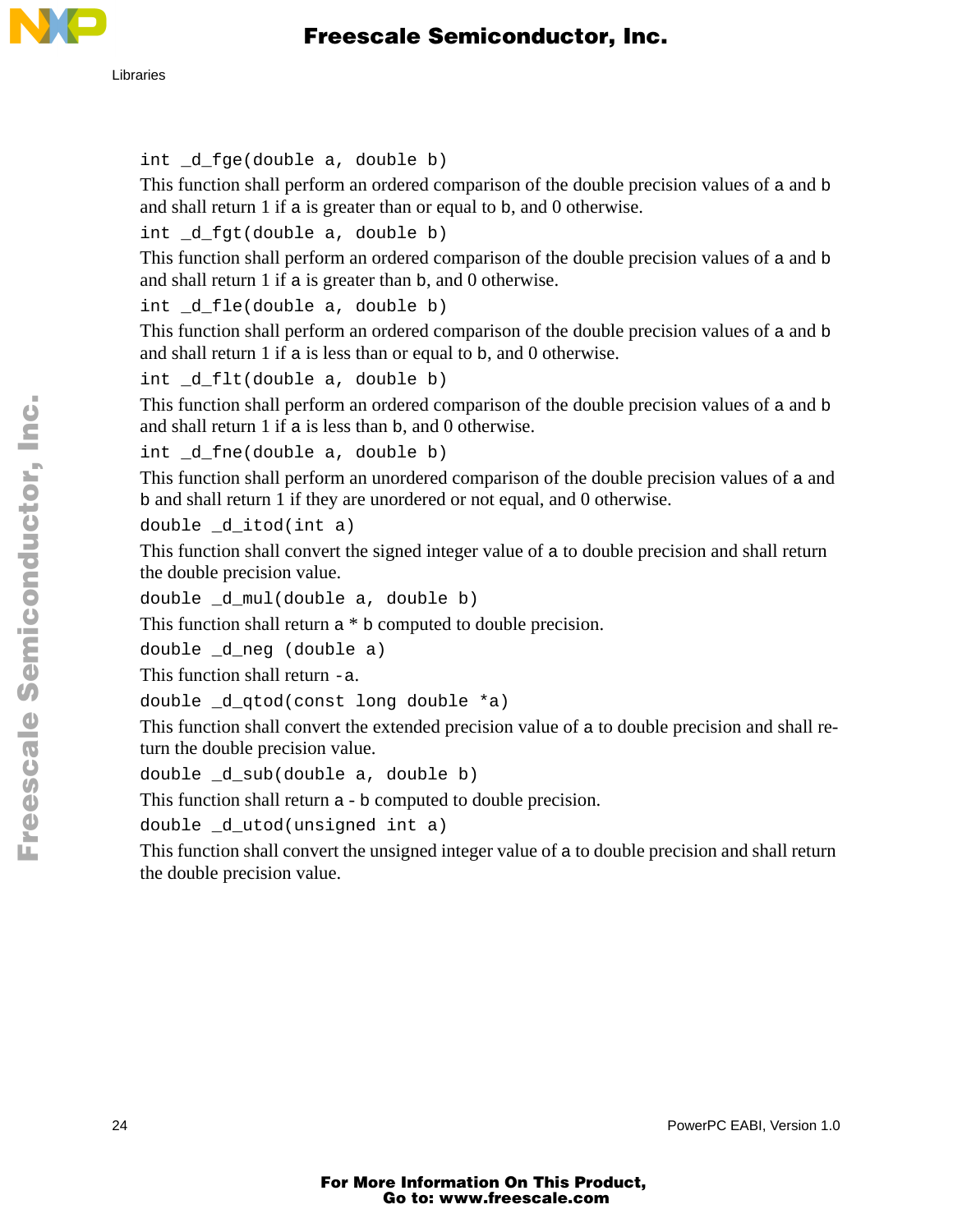

float \_f\_add(float a, float b) This function shall return  $a + b$  computed to single precision. int \_f\_cmp(float a, float b)

This function shall perform an unordered comparison of the single precision values of a and b and shall return an integer value that indicates their relative ordering:

| <b>Relation</b>               | Value |
|-------------------------------|-------|
| a equal to b                  | 0     |
| a less than b                 |       |
| a greater than b              | ႒     |
| a unordered with respect to b | 3     |

int \_f\_cmpe(float a, float b)

This function shall perform an ordered comparison of the single precision values of a and b and shall return an integer value that indicates their relative ordering:

| <b>Relation</b>  | Value             |
|------------------|-------------------|
| a equal to b     | $\mathbf{\Omega}$ |
| a less than b    |                   |
| a greater than b |                   |

float \_f\_div(float a, float b)

This function shall return a / b computed to single precision.

```
int _f_feq(float a, float b)
```
This function shall perform an unordered comparison of the single precision values of a and b and shall return 1 if they are equal, and 0 otherwise.

```
int _f_fge(float a, float b)
```
This function shall perform an ordered comparison of the single precision values of a and b and shall return 1 if a is greater than or equal to b, and 0 otherwise.

int \_f\_fgt(float a, float b)

This function shall perform an ordered comparison of the single precision values of a and b and shall return 1 if a is greater than b, and 0 otherwise.

```
int _f_fle(float a, float b)
```
This function shall perform an ordered comparison of the single precision values of a and b and shall return 1 if a is less than or equal to b, and 0 otherwise.

```
int _f_flt(float a, float b)
```
This function shall perform an ordered comparison of the single precision values of a and b and shall return 1 if a is less than b, and 0 otherwise.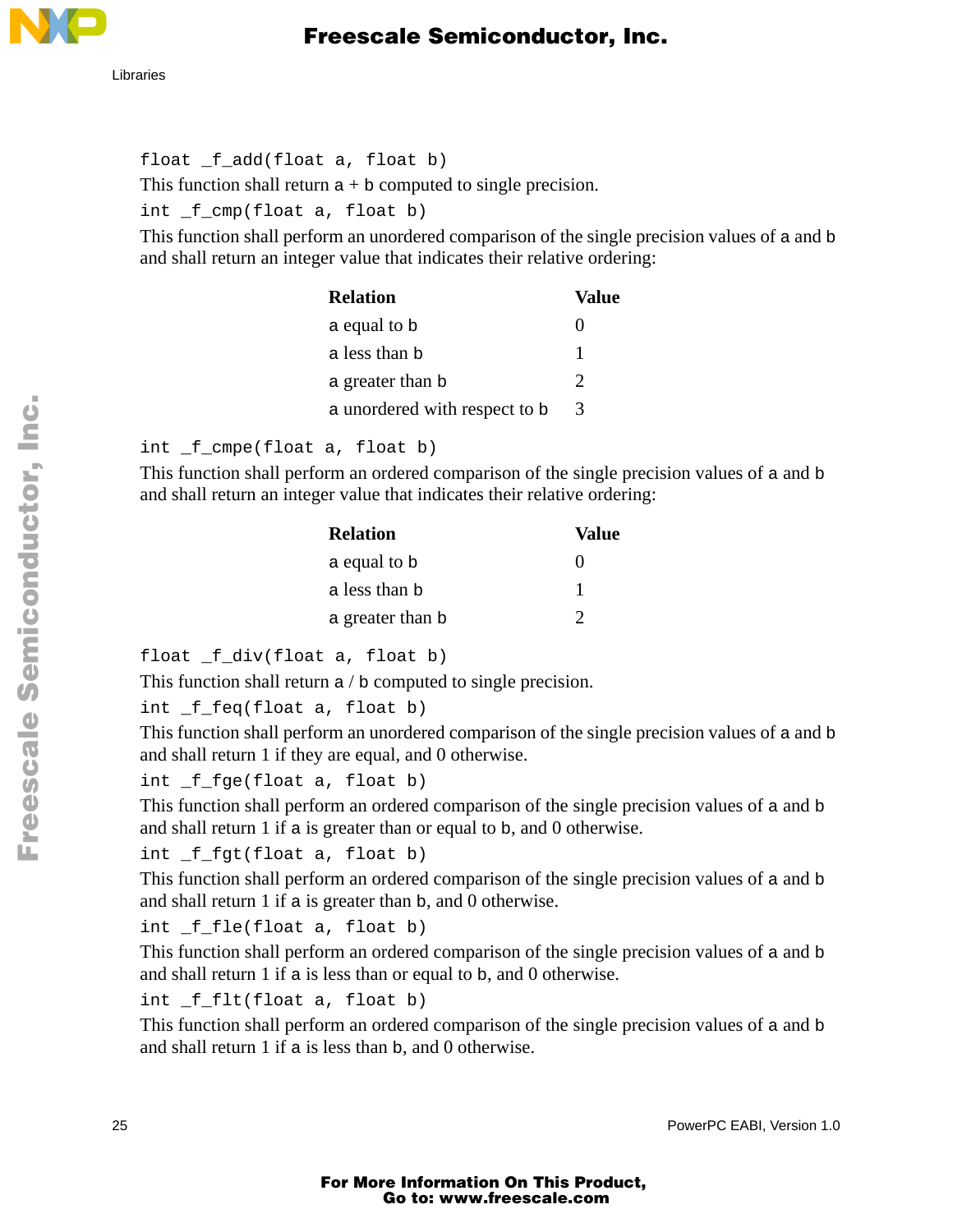

```
int _f_fne(float a, float b)
```
This function shall perform an unordered comparison of the single precision values of a and b and shall return 1 if they are unordered or not equal, and 0 otherwise.

```
double f ftod(float a)
```
This function shall convert the single precision value of a to double precision and shall return the double precision value.

```
int _f_ftoi(float a)
```
This function shall convert the single precision value of a to a signed integer by truncating any fractional part and shall return the signed integer value.

```
long double _f_ftoq(float a)
```
This function shall convert the single precision value of a to extended precision and shall return the extended precision value.

```
unsigned int _f_ftou(float a)
```
This function shall convert the single precision value of a to an unsigned integer by truncating any fractional part and shall return the unsigned integer value.

float \_f\_itof(int a)

This function shall convert the signed integer value of a to single precision and shall return the single precision value.

```
float _f_mul(float a, float b)
```
This function shall return a \* b computed to single precision.

```
float _f_neg (float a)
```
This function shall return -a.

```
float _f_sub(float a, float b)
```
This function shall return a - b computed to single precision.

float \_f\_utof(unsigned int a)

This function shall convert the unsigned integer value of a to single precision and shall return the single precision value.

26 PowerPC EABI, Version 1.0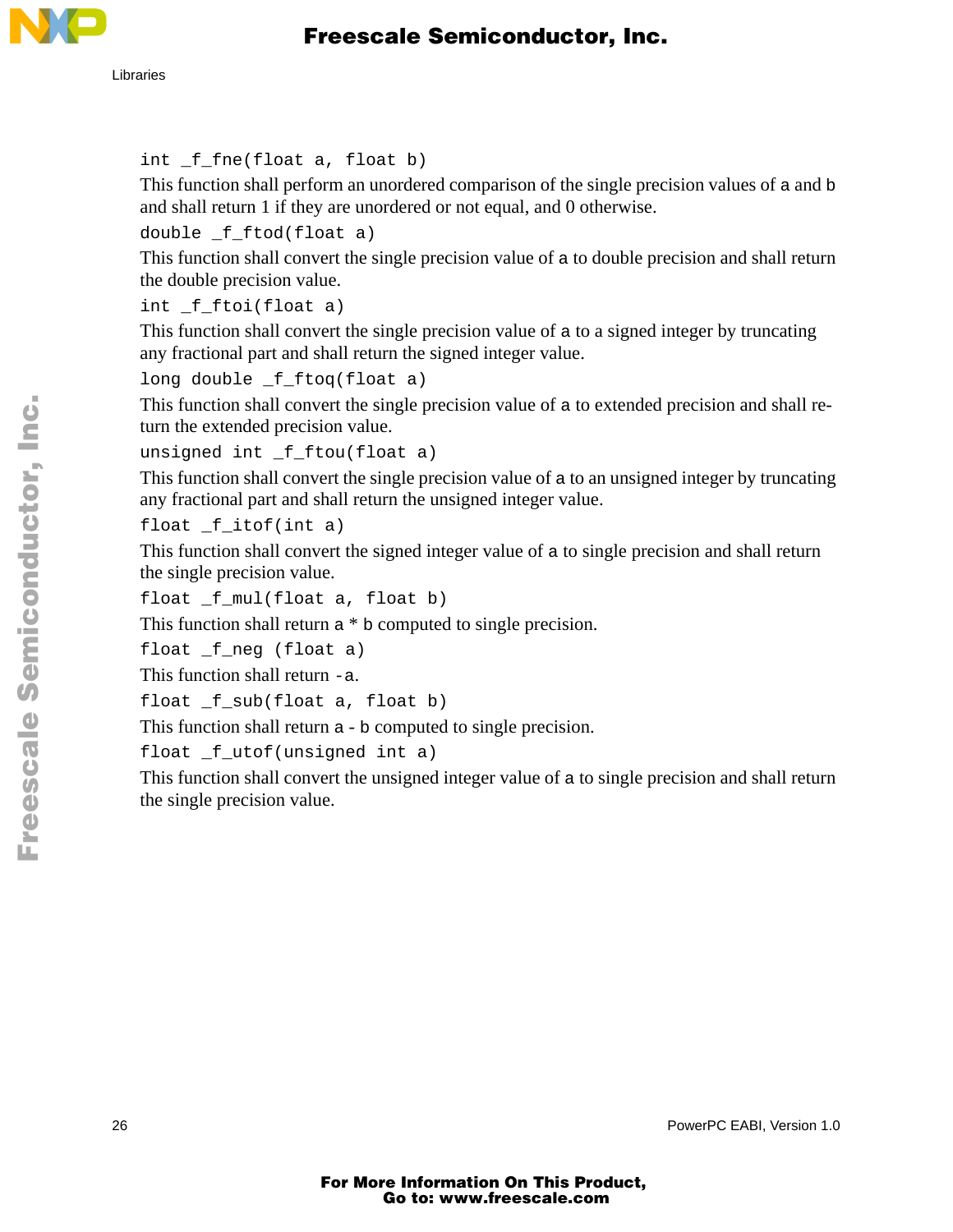

Conformant library support of sfpe code may include the routines in Table 6-7, which convert between floating point and 64-bit integer data types (e.g., C's long long), and shall include all of them if any is included.

| TABLE 6-7.        |          |                   | <b>SFPE Library Routines Supporting 64-bit Integer Data Types</b> |
|-------------------|----------|-------------------|-------------------------------------------------------------------|
| _d_dtoll          | d dtoull | d lltod           | d ulltod                                                          |
| $\_$ f $\_$ ftoll | f ftoull | $\_$ f $\_$ lltof | _f_ulltof                                                         |

long long \_d\_dtoll(double a)

This function shall convert the double precision value of a to a signed long long by truncating any fractional part and shall return the signed long long value.

```
unsigned long long d dtoull(double a)
```
This function shall convert the double precision value of a to an unsigned long long by truncating any fractional part and shall return the unsigned long long value.

double \_d\_lltod(long long a)

This function shall convert the signed long long value of a to double precision and shall return the double precision value.

```
double _d_ulltod(unsigned long long a)
```
This function shall convert the unsigned long long value of a to double precision and shall return the double precision value.

long long \_f\_ftoll(float a)

This function shall convert the single precision value of a to a signed long long by truncating any fractional part and shall return the signed long long value.

```
unsigned long long _f_ftoull(float a)
```
This function shall convert the single precision value of a to an unsigned long long by truncating any fractional part and shall return the unsigned long long value.

```
float _f_lltof(long long a)
```
This function shall convert the signed long long value of a to single precision and shall return the single precision value.

float \_f\_ulltof(unsigned long long a)

This function shall convert the unsigned long long value of a to single precision and shall return the single precision value.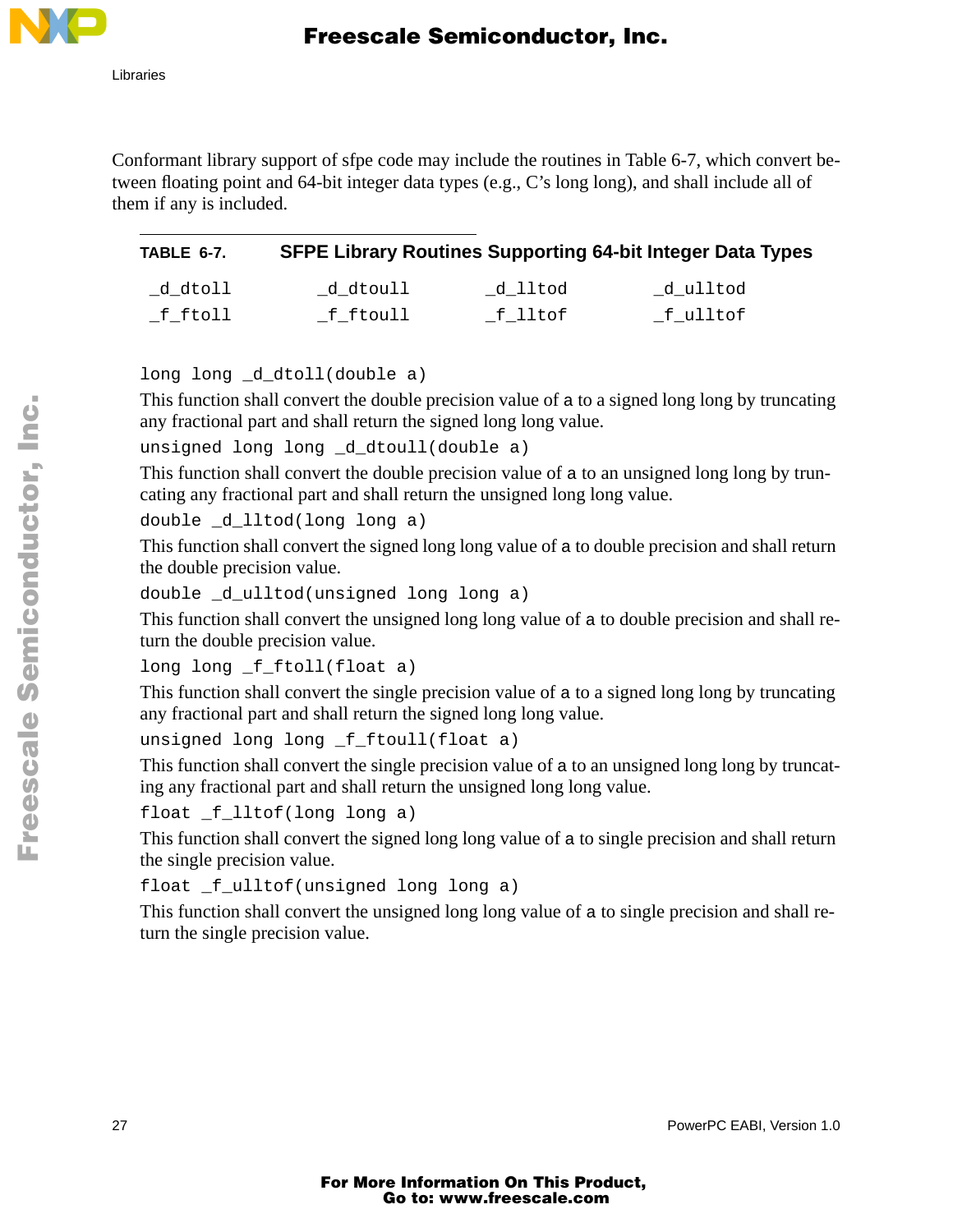

## **APPENDIX A EABI Summary**

Table A-1 lists topics that are addressed differently in the EABI and the SVR4 ABI. Table A-2 lists topics in the EABI that are not in the SVR4 ABI. Table A-3 lists the additional requirements for EABI extended conformance over EABI base conformance. Table A-4 lists EABI topics for which support is optional. Table A-5 lists SVR4 ABI topics for which there are no EABI requirements. Page numbers refer to EABI pages.

| Page | <b>Topic</b>                                                                  | <b>EABI</b>                                                                                        | <b>SVR4 ABI</b>                                     |
|------|-------------------------------------------------------------------------------|----------------------------------------------------------------------------------------------------|-----------------------------------------------------|
| 5    | PowerPC instruction set<br>use                                                | privileged and optional<br>instructions allowed                                                    | privileged and optional<br>instructions not allowed |
| 5    | long double scalar                                                            | 8-byte aligned                                                                                     | 16-byte aligned                                     |
| 5    | struct/union containing<br>long double                                        | starts 8-byte aligned                                                                              | starts 16-byte aligned                              |
| 5    | GPR2 usage                                                                    | dedicated pointer to .sdata2<br>and .sbss2 sections                                                | reserved for system use                             |
| 6    | stack pointer value                                                           | multiple of 8<br>(stack is 8-byte aligned)                                                         | multiple of 16<br>(stack is 16-byte aligned)        |
| 6    | language processor (e.g.,<br>compiler) support of<br>sdata and sbss sections. | some required capabilities                                                                         | only optional capabilities                          |
| 9    | dynamic stack allocation<br>(e.g., by alloca)                                 | 8-byte aligned                                                                                     | 16-byte aligned                                     |
| 15   | SVR4 relocation types                                                         | linker support of certain<br>types optional, except in<br>extended conformance<br>(See Table A-3.) | linker support of all types<br>required             |
| 20   | libsys and libc library<br>routines                                           | support optional<br>(See Table A-4.)                                                               | some required and some<br>optional routines         |

**TABLE A-1. Different in EABI and SVR4 ABI**

n

.<br>ق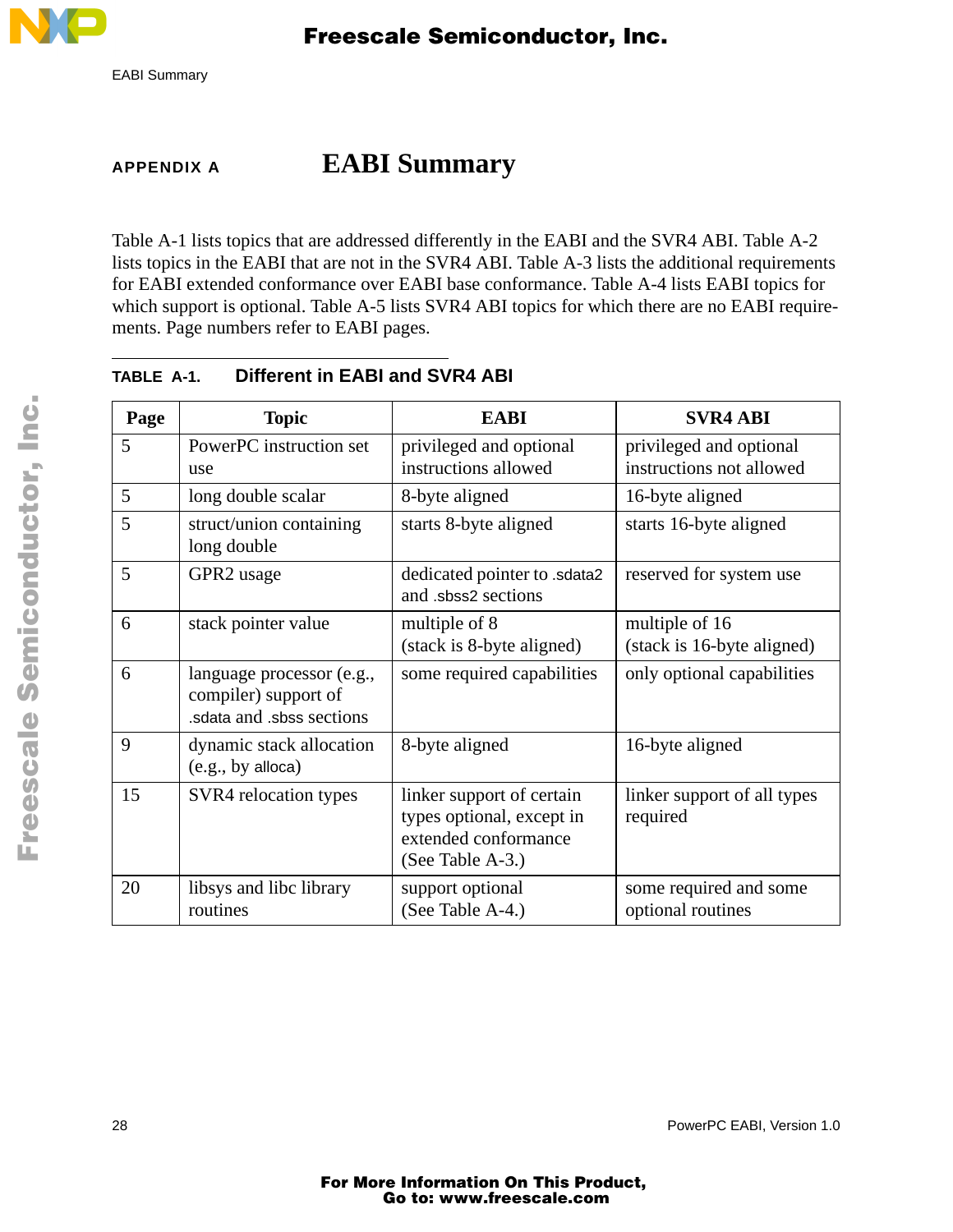

|  | TABLE A-2. |  | <b>EABI Unique</b> |
|--|------------|--|--------------------|
|--|------------|--|--------------------|

| Page | <b>Topic</b>                                   | <b>Description</b>                                                                                                                                                                                                                                                                                                                                                          |
|------|------------------------------------------------|-----------------------------------------------------------------------------------------------------------------------------------------------------------------------------------------------------------------------------------------------------------------------------------------------------------------------------------------------------------------------------|
| 6    | symbol_SDA2_BASE_                              | value within 16-bit signed offset of all .sdata2/.sbss2<br>bytes                                                                                                                                                                                                                                                                                                            |
| 9    | debug format                                   | DWARF Version 1.1.0 or DWARF Version 2.0.0                                                                                                                                                                                                                                                                                                                                  |
| 11   | sdata2 and .sbss2 sections.                    | small data area (64K or fewer bytes) pointed to by<br>GPR2; some required language processor support                                                                                                                                                                                                                                                                        |
| 12   | .PPC.EMB.sdata0 and<br>.PPC.EMB.sbss0 sections | small data area within 16-bit signed offset of address 0                                                                                                                                                                                                                                                                                                                    |
| 13   | .PPC.EMB.seginfo                               | section created by static linker to name segments or<br>declare one segment is ROM copy of a second; support<br>for creation optional, and creating linker may support<br>just naming, just ROM copies, or both (See Table A-4.)                                                                                                                                            |
| 15   | <b>EABI</b> relocation types                   | several required relocation types                                                                                                                                                                                                                                                                                                                                           |
| 21   | software floating point<br>emulation (sfpe)    | optionally supported language processor code genera-<br>tion restrictions and library routines for achieving float-<br>ing point without using native PowerPC floating point;<br>sfpe library support requires all single and double preci-<br>sion routines, and, if any 64-bit integer routine is sup-<br>ported, all such routines must be supported<br>(See Table A-4.) |

#### **TABLE A-3. EABI Extended Conformance**

| Page | <b>Description</b>                                                                                                                                                    |
|------|-----------------------------------------------------------------------------------------------------------------------------------------------------------------------|
|      | dynamic linking as in SVR4 ABI                                                                                                                                        |
|      | global offset tables as in SVR4 ABI                                                                                                                                   |
|      | procedure linkage tables as in SVR4 ABI                                                                                                                               |
|      | shared objects as in SVR4 ABI                                                                                                                                         |
| 14   | static linker supporting optional ROM copy segments ensures<br>that relocation entries resolved by dynamic linkers do not refer<br>to locations in a ROM copy segment |
| 15   | linker support of all SVR4, as well as all EABI, relocation types                                                                                                     |